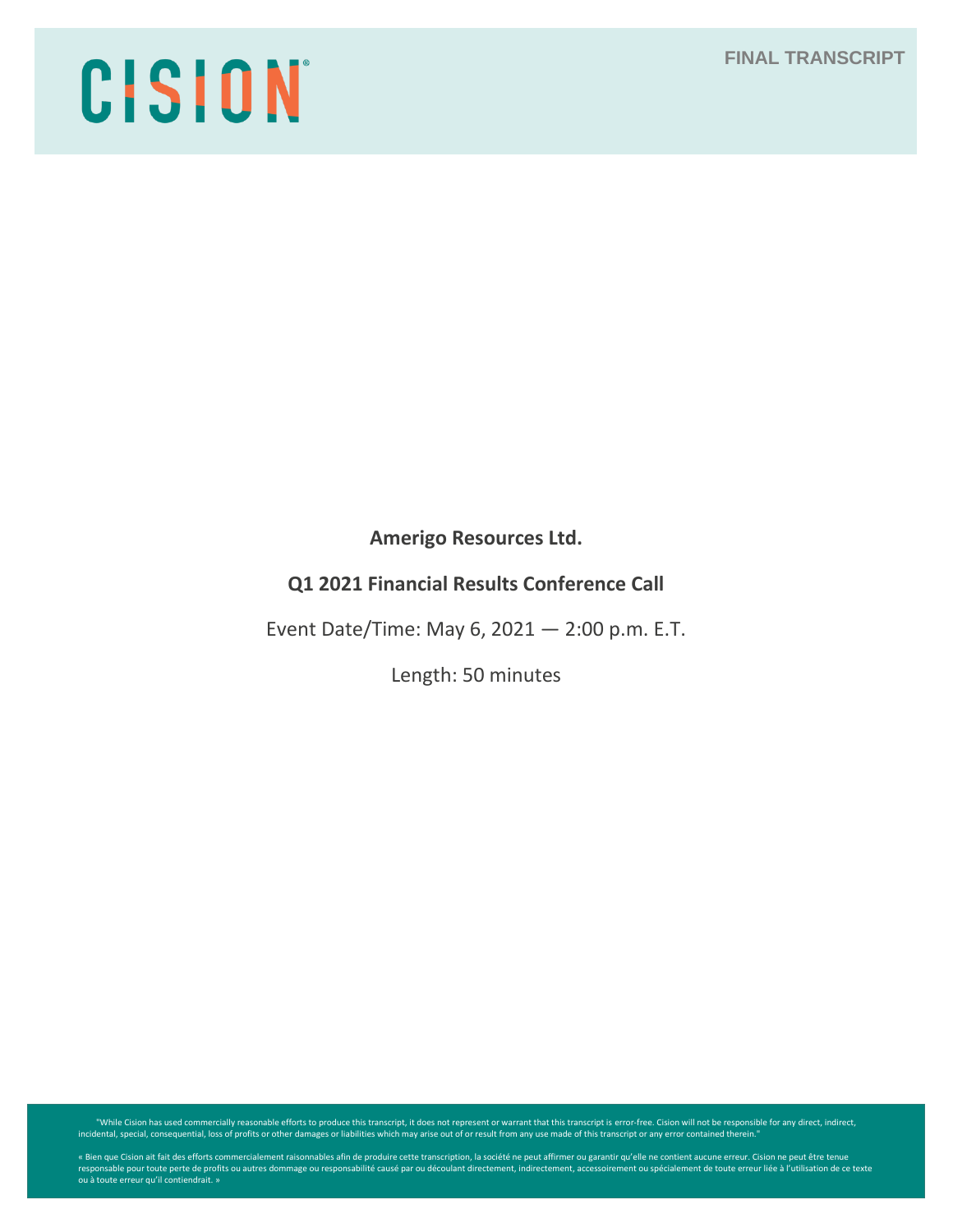# **CORPORATE PARTICIPANTS**

**Graham Farrell** *Amerigo Resources Ltd. — Managing Partner*

**Aurora Davidson** *Amerigo Resources Ltd. — Chief Executive Officer*

**Carmen Amezquita** *Amerigo Resources Ltd. — Chief Financial Officer*

#### **CONFERENCE CALL PARTICIPANTS**

**Terry Fisher** *CIBC — Analyst*

**Daniel Baohm** *Canaccord — Analyst*

**John Polcari** *Mutual of America — Analyst*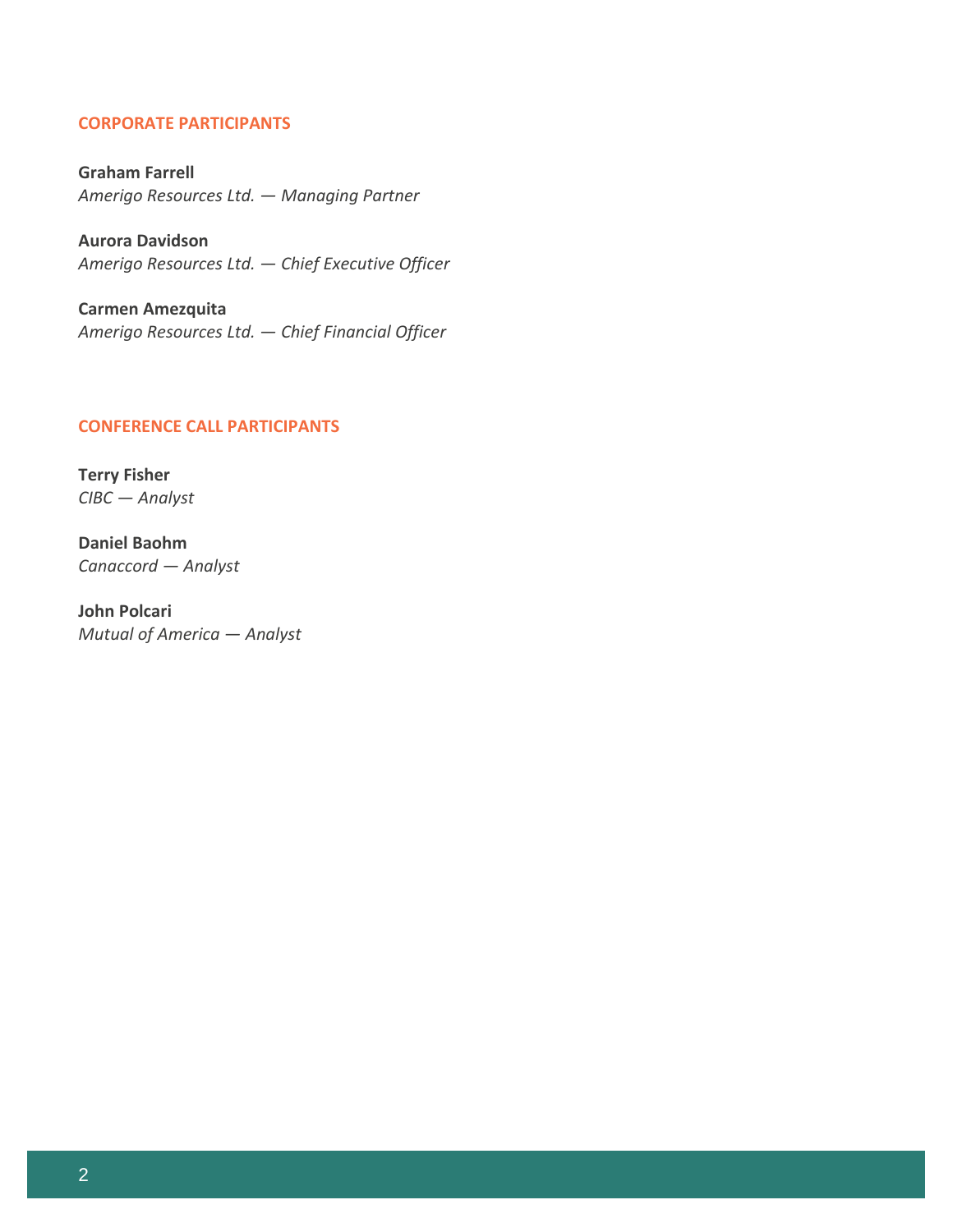#### **PRESENTATION**

#### **Operator**

Good afternoon. My name is Joanna, and I will be your conference Operator today. At this time, I would like to welcome everyone to the Amerigo Resources Q1 2021 Financials Conference Call. All lines have been placed on mute to prevent any background noise.

After the formal remarks, there will be a question-and-answer session. If you would like to ask a question during this time, simply press \*, then the number 1 on your telephone keypad. If you would like to withdraw your question, please press \*, then the number 2 key. Thank you.

Mr. Graham Farrell of Harbour Access Investor Relations, you may begin your conference.

**Graham Farrell** — Managing Partner, Amerigo Resources Ltd.

Thank you, Operator. Good afternoon, and welcome, everyone, to Amerigo Resources' quarterly conference call to discuss the Company's financial results for Q1 of 2021. We are delighted to have you join us today.

This call will cover Amerigo's financial and operating results for the first quarter ended March 31, 2021.

Amerigo's CEO, Aurora Davidson, will begin by providing an overview of the quarter, followed by CFO Carmen Amezquita, who will elaborate on the financial performance of the Company in the quarter.

Following our prepared remarks, we will open the conference call to a question-and-answer session. Please note that due to the limited amount of time available for the question-and-answer period, we kindly ask that participants keep their questions concise, as to allow enough time for all that wish to participate.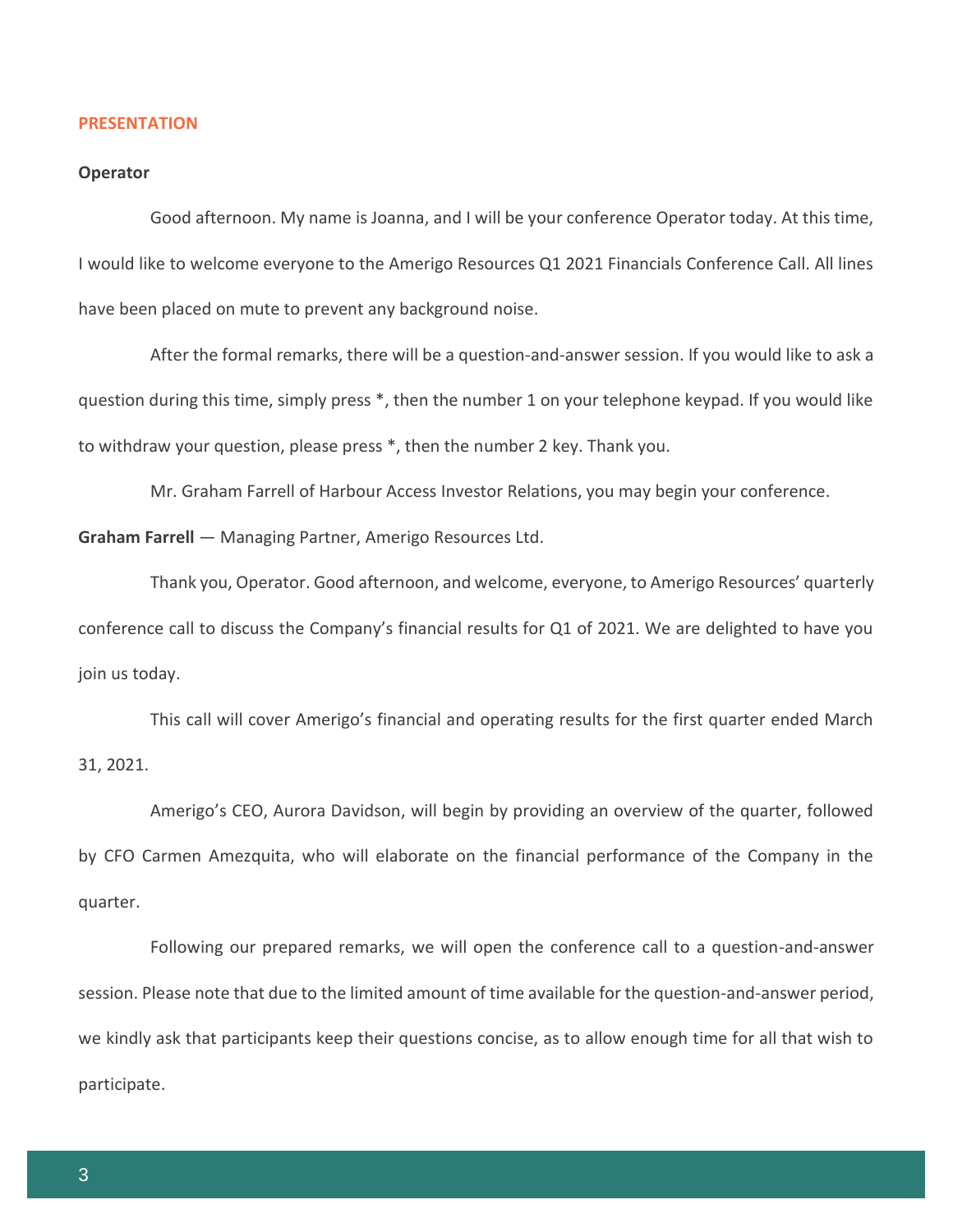If there are participants who would like to have a more in-depth discussion on matters pertaining to the results, or other matters related to Amerigo's operations, management will make themselves available through the regular Investor Relations channels.

Before we begin the presentation, let me caution you that our comments and discussions will include forward-looking information within the meaning of applicable securities legislation. Forwardlooking information will include, among other things, forecasts and projections about our copper production for the year, which involves known and unknown risks, uncertainties, and other factors that may cause actual results, performance, or achievements to be materially different from such forecasts and projections.

Therefore, although we believe that anticipated future results, performance, or achievements expressed or implied by the forward-looking information are based on reasonable assumptions and expectations, you should not place undue reliance on such forward-looking information.

We direct you to our press release issued on May 5, 2021, and our other documents filed with securities authorities in Canada, including our Annual Information Form under the heading Description of the Business Risk Factors. These documents describe the material factors and assumptions that were applied in drawing the conclusions and making the forecasts and projections as reflected in the forwardlooking information and the material factors that could cause actual results, performance, or achievement to differ materially.

Except as required by law, we undertake no obligation to update or revise any forward-looking information made in this presentation.

Thank you. And I will now hand the call over to Aurora Davidson, CEO of Amerigo Resources. Please go ahead, Aurora.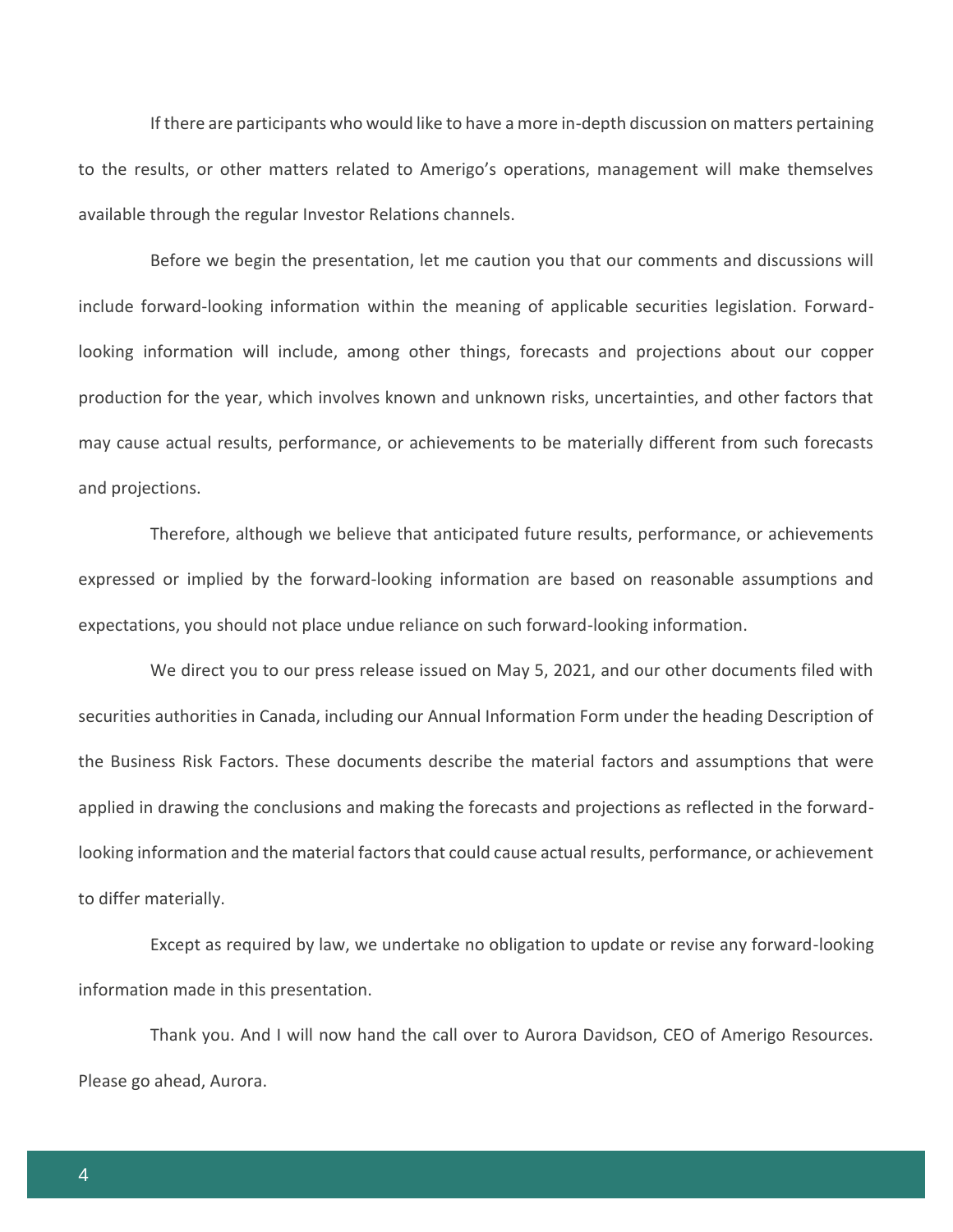**Aurora Davidson** — Chief Executive Officer, Amerigo Resources Ltd.

Thank you, Graham. Good day to all. Thank you for joining us to discuss Amerigo's first quarter 2021 financial results.

I will start the call with a review of quarterly operations at MVC in Chile and then provide a corporate update. After that, Carmen will provide comments on the quarterly financial results, and we will take questions.

We are pleased to report a strong operational and financial quarter. Production results met guidance. Amerigo's annual production guidance of 61 million pounds of copper and 1.5 million pounds of moly is maintained.

In Q1 2021, Amerigo produced 50.5 million pounds of copper and 400,000 pounds of moly at a cash cost of \$1.89 per pound. Forty-five percent of copper production came from fresh tailings and, of course, 55 percent came from historical tailings. MVC's plant availability in the quarter was 97.8 percent.

Amerigo's quarterly revenue was \$48.9 million, with net income of \$10.9 million, or \$0.06 per share.

EBITDA was \$23.3 million, which included \$5 million in positive price settlement adjustments from Q4 2020.

Quarterly cash generated from operations was \$20 million. Net operating cash flow—in other words, cash flow including the changes in working capital—was \$28 million.

On investing activities we used \$600,000 in sustainable CapEx and received \$3.9 million from the sale of shares in Los Andes Copper, which was a noncore investment.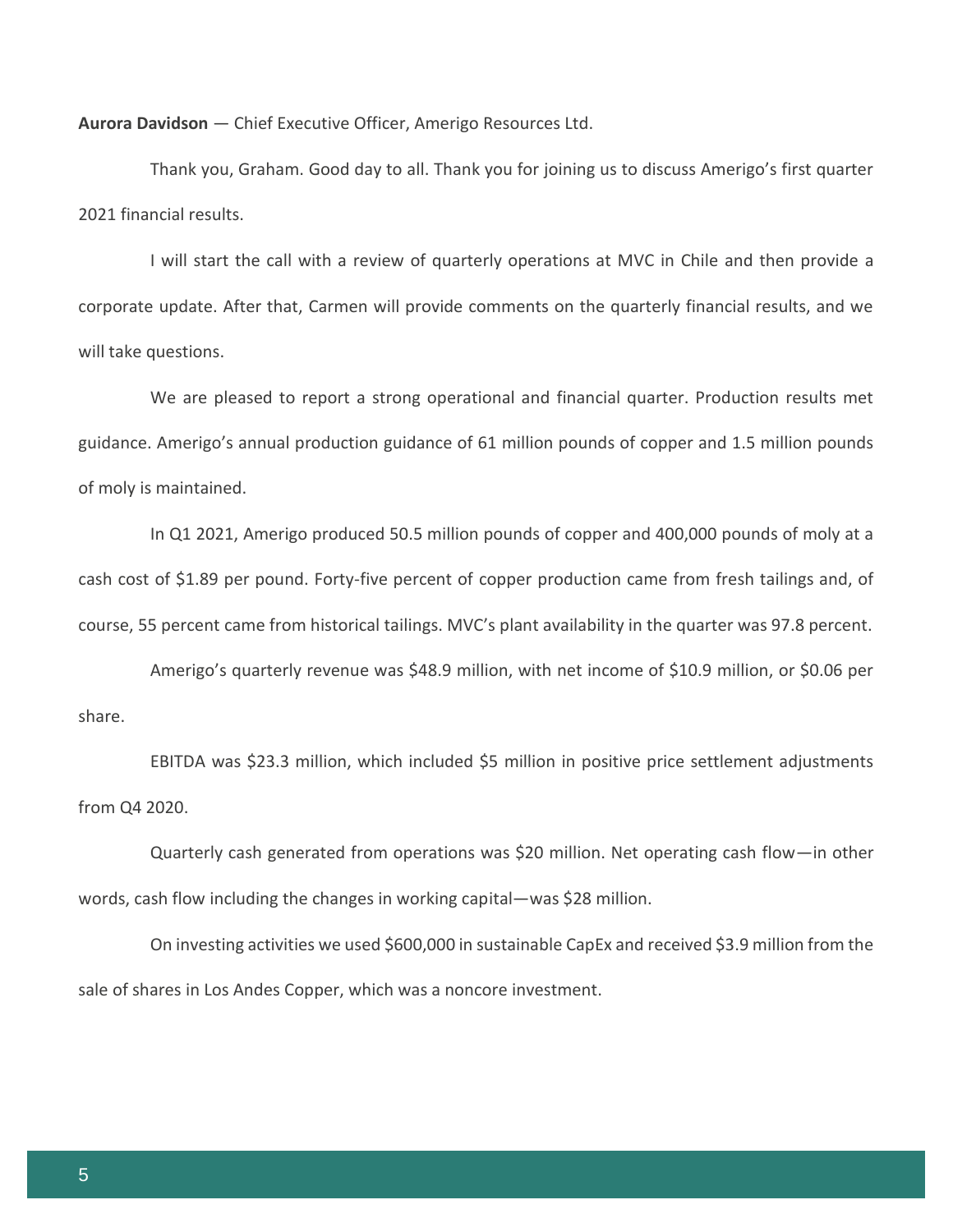On financing activities, we made scheduled debt repayments of \$6.5 million and lease repayments of \$300,000. Putting all the cash ins and cash outs together, the increase in cash position during the quarter was \$24.5 million. Ending cash at March 31st was \$38.6 million.

Now that is a flash report of the data for Q1 2021. I want to stress three important takeaway points before moving on to a more detailed discussion: one, we are able to maintain a stable, predictable operation at MVC; two, that it's meeting production goals and achieving full operational continuity; and three, controlling costs. These are the three fundamental operating pillars of our company. With these pillars working properly, we do extremely well under strong copper prices and this is immediately reflected on a stronger balance sheet.

Now let's do a little slightly deeper dive into a few subjects. In March, we experienced the highest number of COVID-19 cases at MVC, with 23 positive cases in the month. This was a general trend in Chile following the end of the Chilean summer holidays. COVID-19 cases at MVC have since decreased to 10 positive cases at the end of April and 3 positive cases today. Approximately 20 percent of the MVC employees have now at least one vaccine.

Despite the higher case count, there were no interruptions to plant production due to the strict protocols MVC has put in place since last year. This includes seven days in and seven days out shifts, strict physical distancing on premises, antigen testing on-site, and traceability protocols, which include completing a health survey that everyone has to do before entering MVC and which needs to be submitted and evaluated before they are allowed on premises.

You may recall that MVC and El Teniente delayed the annual plant maintenance shutdown to September of this year, when we expect there will be further decreases in active COVID-19 cases.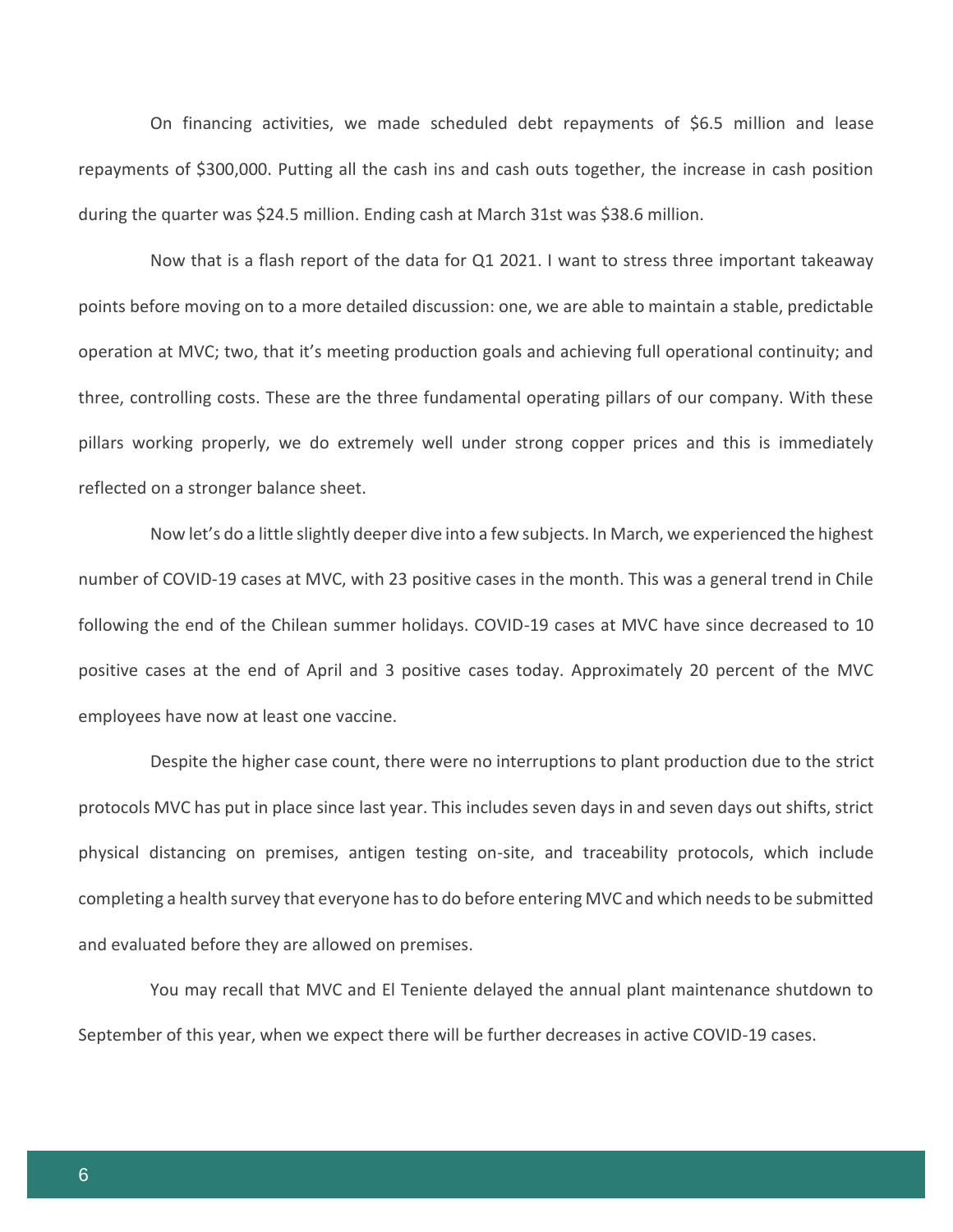As mentioned earlier, our production results for Q1 were aligned with guidance. We continued to see higher throughput and grades from El Teniente's operation, in line with our 2021 mining plan. And the operation in Cauquenes also performed within our expectations and information. We expect to continue to meet guidance through the year.

The annual plant shutdown at MVC and El Teniente continues to be scheduled to take place in September and October. And we anticipate losing eight production days due to that maintenance shutdown.

As previously reported, we have continued working on plant optimization with 911 Metallurgy Corp. on a low CapEx basis and without hindering production capacity at MVC. Most of the work will be completed by the end of the current quarter, together with the laboratory work on the recovery of the fine extraction of Cauquenes.

Towards the end of April, MVC finished recommissioning a large rapid flotation band to increase flotation capacity, or in other words resident times, by 25 percent. This, in theory, should result in a 2 percent to 3 percent increase in production.

Production guidance for 2021 is not relying on these potential production improvements. They would be additional, and we will report on their actual impact as we gather relevant operational feedback.

MVC continues to have healthy water reserves. They are currently at 7.2 million cubic metres of water compared to 8.5 million cubic metres of water at the prior conference call three months ago. The depletion of water reserves through the dry season has been lower than originally projected, due to the input of fresh water from MVC's water rights. The levels of water at hand continue to be sufficient to maintain projected Cauquenes tonnage processing without any interruptions.

7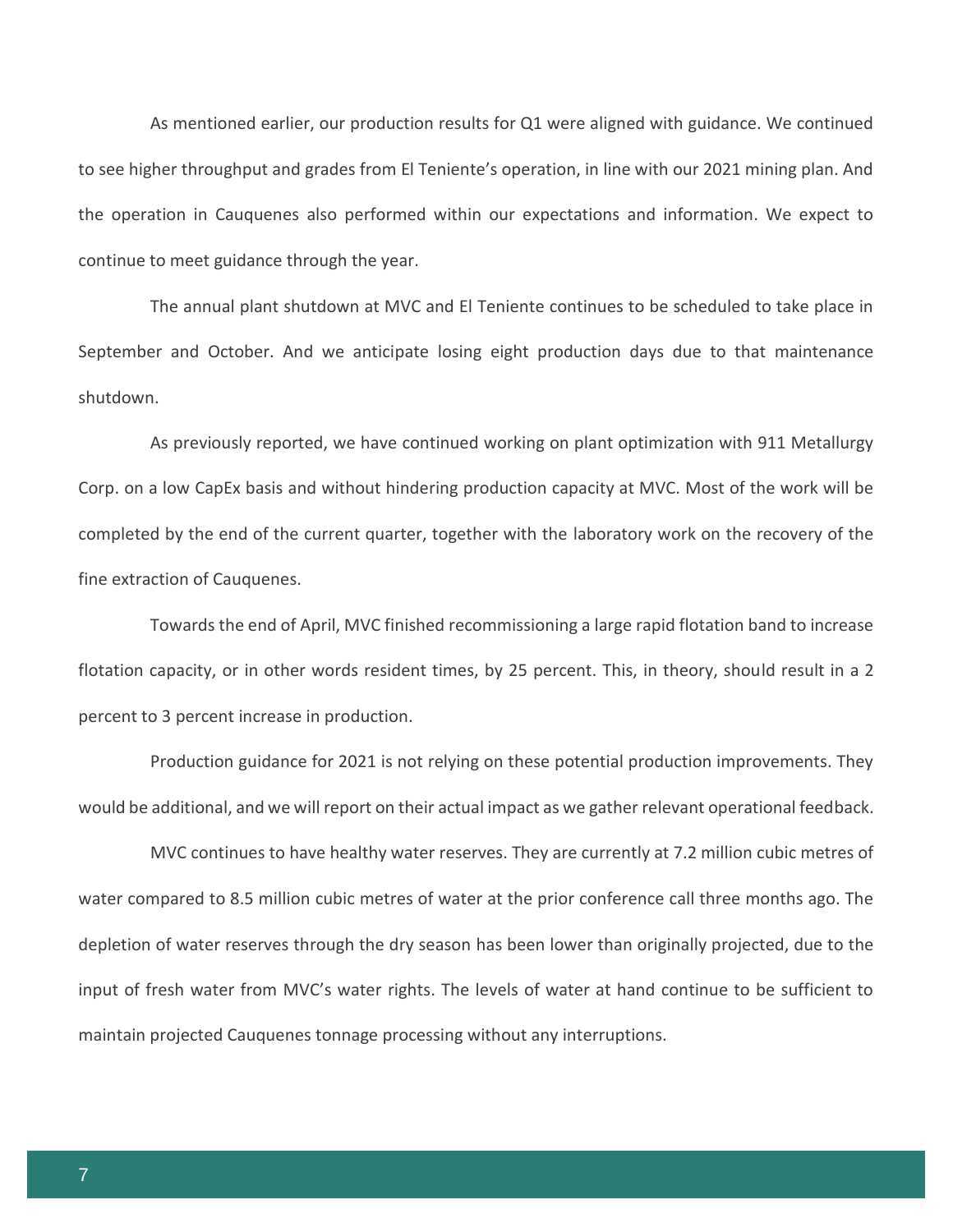As we reported before, MVC is scheduled to complete an optimization project on its three waterrecovery thickeners to increase the rate of water recirculation within the plant from the current rate of 1,600 litres per second to 2,100 litres per second in September and October of this year at the time of the annual plant maintenance shutdown.

MVC's copper price in Q1 was \$4.08 per pound. Today's copper price is \$4.55 per pound. I will mention again the high sensitivity of MVC's financial performance to the price of copper. The copper price we had on the books on March 31st of \$4.08 per pound has improved, the average price in April was \$4.23 per pound, and today's price is \$4.55 per pound.

Each 10 percent increase in copper price from the \$4.08 price used in the Q1 financial statements would result in \$6.2 million in positive revenue adjustments during this quarter in respect to Q1 production. This is a good time to be a copper producer.

We'll remain bullish on copper prices and do not want to take further time on this call to elaborate on the reasons why. There is plenty of information in the media, and you can also refer to our investor presentation.

And while we're speaking of copper prices, I think it is important to address one recurring question, which is how does the DET royalty work under different copper prices? This is important because when you make your cash flow assumptions, you need to consider cash costs and the DET royalty. We essentially share the business with Codelco through this royalty, given they provide the tailings. And we provide the equipment and the operations to produce the copper and moly concentrates.

We have included an easy reference in our investor presentation, which I encourage you to consult. It will provide a clearer explanation than my verbiage. But the main takeaway points are the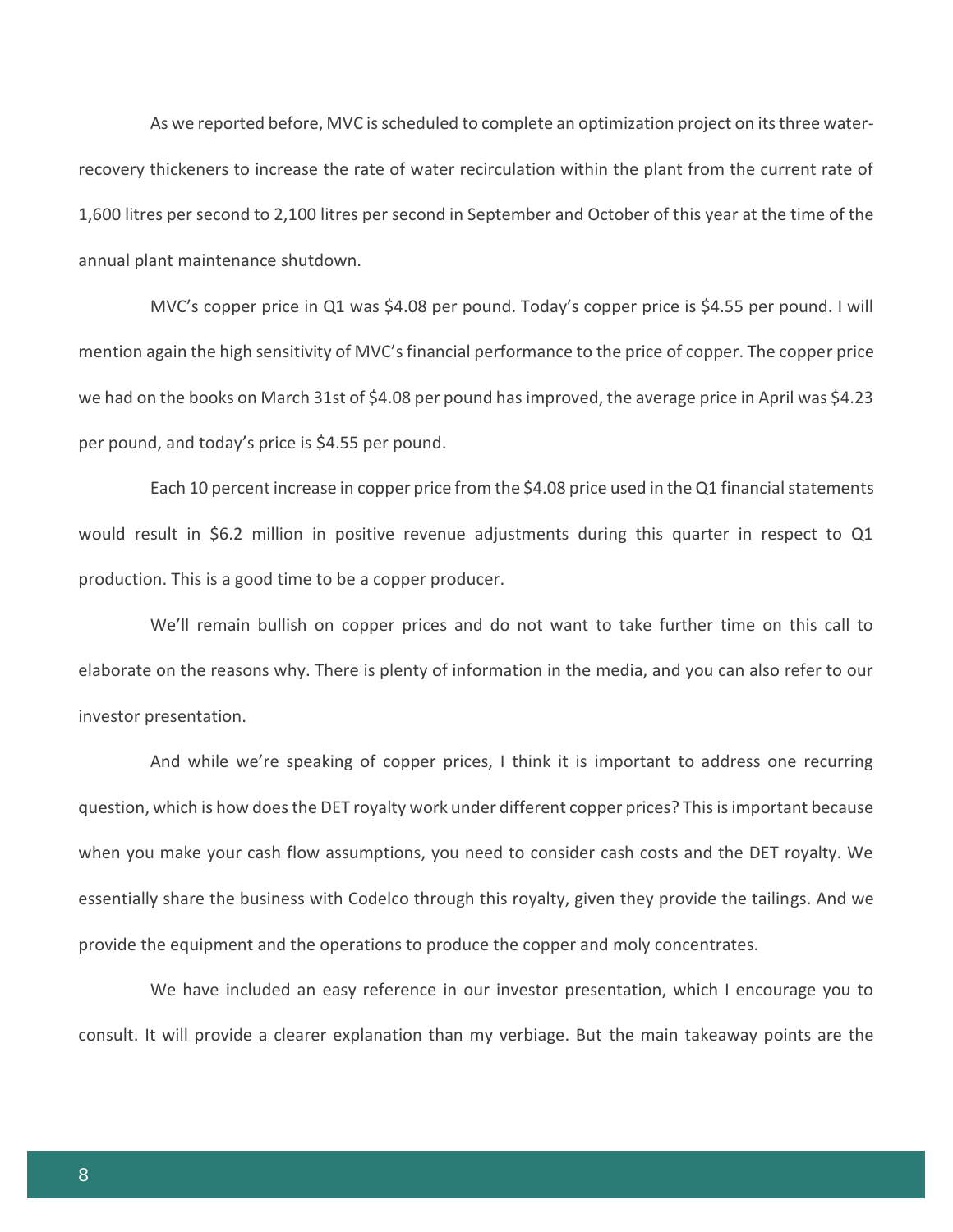following: That DET royalty is a sliding-scale royalty tied to copper prices. The lower the copper price, the lower the percentage of royalty. The higher the copper price, the higher the percentage of royalty.

We have different royalty ranges for the fresh tailings and for the Cauquenes tailings. For fresh tailings, the copper prices range from \$1.95 to \$4.80 per pound. And for Cauquenes, the copper prices range from \$1.95 to \$5.50 per pound.

So what happens outside of these ranges? If the copper prices persist out of range for a period of two consecutive months, and market projections indicate that copper prices are expected to remain outside of range, then MVC and DET will meet to review and agree on a royalty factor that maintains a similar balance of profits between the parties and we'll have 90 days to reach a new formula.

We included in our presentation, which is available on our website, a table showing the average DET royalty at various copper prices considering the production mix between fresh and Cauquenes expected in 2021.

Moving on to a discussion of operating costs. MVC's cash cost in Q1 2021 was \$1.88 per pound, which was 3 percent over guidance. Why was our cash cost higher? Mostly to maintain full operational continuity. That is the quick answer.

Costs were higher than budget on plant maintenance and on maintenance at Cauquenes' processing equipment for a combined \$0.06 per pound. We had a higher than budget cost on grinding balls of \$0.03 per pound and in reagents of \$0.02 per pound. A final item was higher environmental compliance cost of \$0.02 per pound.

These were not trivial, superfluous, or error-driven cost overages. The dollar overages on maintenance are more than offset by ensuring we have continuity of operations with no lost days of production, particularly considering that the annual plant shutdown was delayed from the start of the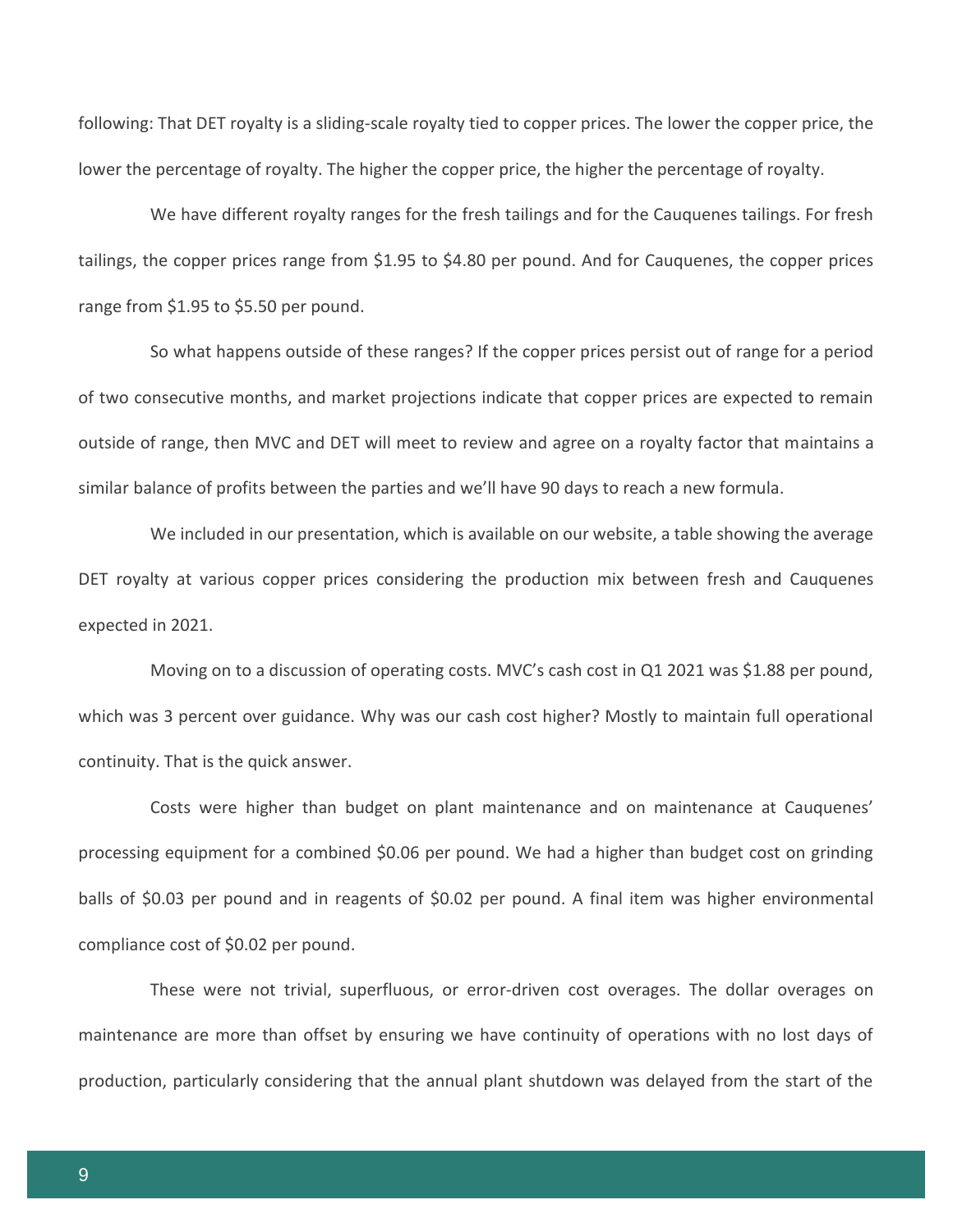year to Q3 of this year to reduce COVID-19 exposure. We need to ensure that adequate maintenance is given to equipment that continues to be online until the plant can be stopped for its annual facelift.

Being on top of environmental obligations is nonnegotiable. It is a core obligation of MVC, Amerigo, and its officers and directors. Grinding balls and reagent input costs were slightly higher in the budget and we have also been consuming more of both as needed operationally.

We continue to be very vigilant on costs and expect that cash cost in Q2 and Q3 will be \$0.02 and \$0.03 higher, respectively, compared to Q1. We also anticipate a slightly higher cash cost per pound in Q4 when we have more maintenance work and more environmental work to conduct than in other quarters.

Chile's 2021 election calendar will be a busy one. The starting point is May 15 and 16, which has been postponed from April 10 and 11 due to COVID-19, when voters will elect governors, mayors, and city councillors, as well as members of the Constituent Assembly that will draft the new Chilean constitution, which will have to be voted on in 2022.

Then in November of this year, Chileans will be asked to vote for their representatives in Congress and for a new president. Some parties have already held internal primaries to choose their presidential candidate and coalition primaries are scheduled for July 18. If no candidate receives at least 50 percent plus 1 of the votes in the first round of presidential voting on November 21st, the two leading candidates will compete in a runoff on December 19.

In the middle of this busy political time, sitting congressmen have revived one project that has come to life in prior election years, which is a project to increase mining royalty taxes in Chile. As a quick background, Chilean mining companies pay corporate income tax at a rate of 27 percent on taxable net income, and a mining royalty tax called the IEAM (sic) [IEM], which is based on operating profits and varies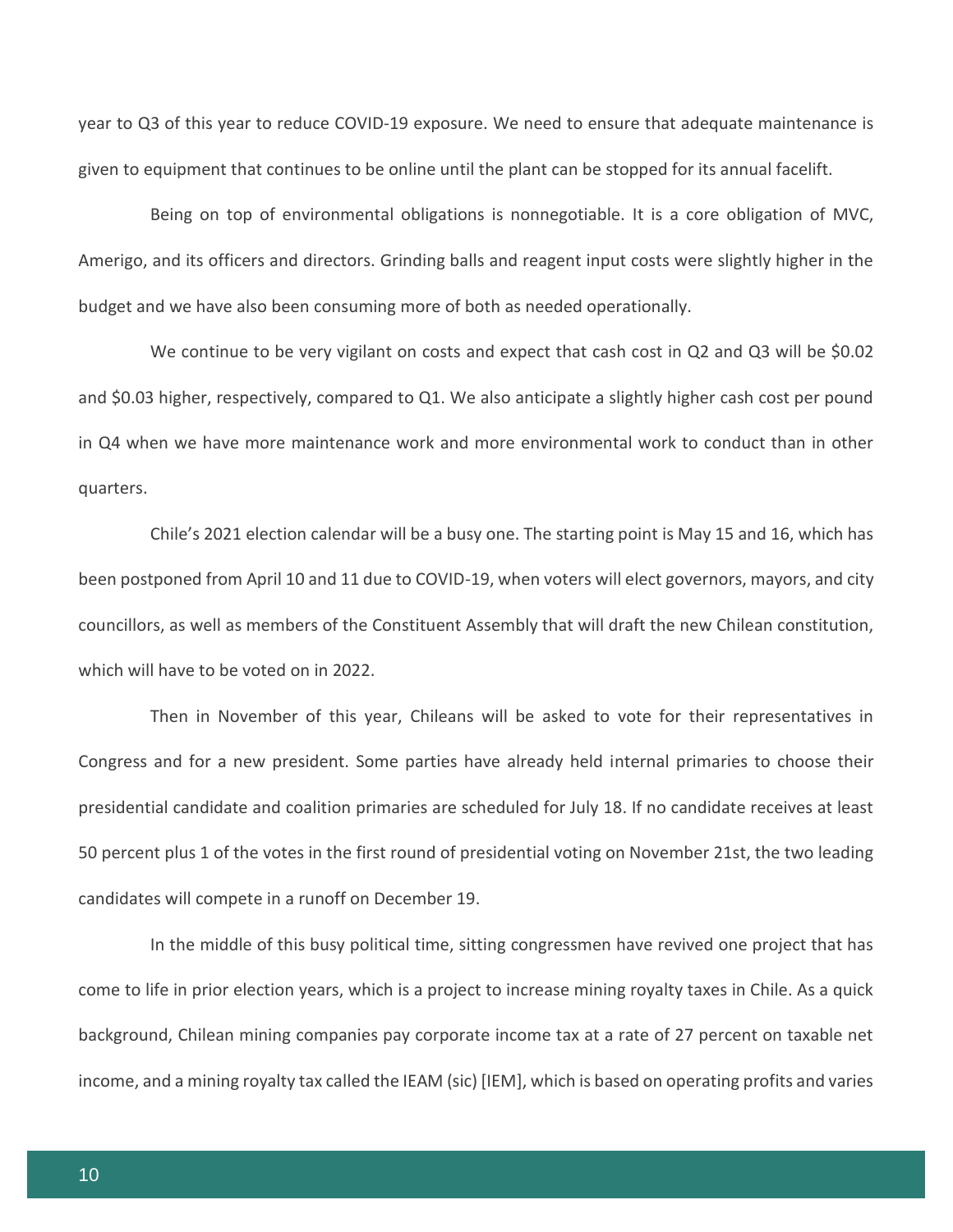with production rates from a minimum of 3 percent to a max of 14 percent. MVC is currently exempt from this tax because it is not considered a mining company within the scope of the royalty tax.

The bill to amend the mining royalty tax is being promoted by opposition congressmen as part of the debate on how to tap into greater fiscal resources for social spending in Chile, which has been aggravated by the costs incurred to face the pandemic. The bill in its current shape and form has been passed by the mining commission and the treasury commission of Congress and is being debated today in Congress at large. If passed by Congress, it would move on to the Senate.

The royalty mining bill faces significant opposition by the executive branch of government and the mining and industrial sectors of Chile. The current mining royalty tax, which is based on operating profit, would be superseded by the new bill, which is proposed to tax sales and be progressive based on the underlying metal price from a minimum of 3 percent to a marginal rate of up to 75 percent if copper prices reach \$5 a pound.

The Chilean government estimates that the total tax load to a traditional Chilean mining company could increase from the current average of 40 percent to 82 percent, which would essentially put Chile out of range with any other mining jurisdiction.

I mention these numbers which, of course, are preliminary until the bill is approved, if at all, to illustrate that there is a tendency for higher taxes than current. However, the metrics being floated are untenable and would significantly disrupt the Chilean mining sector, which is a key driver of the economy. Our view is that reason will prevail, as has occurred in the past in Chile. Taxes will tend to increase, but we expect that they will do so within reason.

Chile's a jurisdiction we know well. It is a stable, mature, and market-driven place to conduct business in. It has strong institutions, very capable miners and professionals, and a core understanding of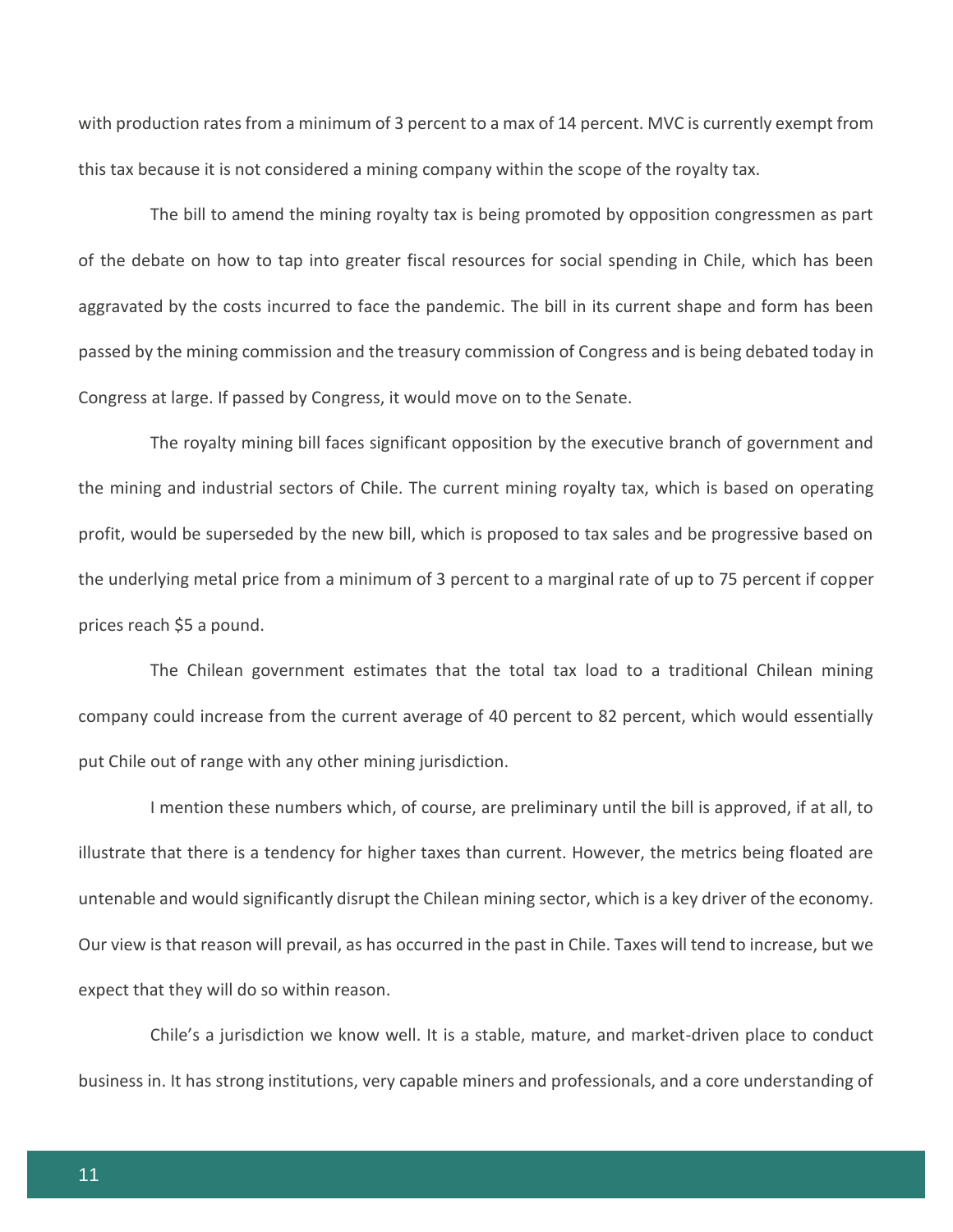the importance that mining brings to the economy. Just as we are bullish on copper, we're bullish on Chile, and we believe that opportunities exist to replicate the MVC model successfully.

This could continue to happen through the synergies that we have with Codelco, or could also happen through new ventures with other holders of copper tailings deposits in Chile. We believe that MVC is a compelling business case, as is our ability to finance growth projects with debt, as we did with the Cauquenes expansion.

As I mentioned at the start of the presentation, the combination of strong operational results and high copper prices are a potent combination that generates substantial cash flow at Amerigo, which continues to improve the Company's balance sheet. On March 31st, as I mentioned before, our cash balance was \$38.6 million, up from \$14.1 million on January 1. Right now, Amerigo has reached an important milestone, which is to have more cash on hand than debt outstanding.

So what is that debt? And what do we intend to do with it? We have a \$7.3 million loan with DET, which we took last year to organize the payment of settlement adjustments when copper prices fell sharply. This loan has been repaid this year in 12 monthly installments of \$600,000 each, and the balance outstanding on the DET loan on March 31st was \$5.5 million.

We also have bank debt originally for \$100 million, which has been reduced to \$41.5 million on March 31st. The schedule to pay the bank debt includes four more semiannual installments of \$4.7 million each payable in September this year, March and September 2022, and March 2023, plus a balloon payment of \$23.5 million on September 2023.

Under the terms of the existing debt agreement, MVC can make additional loan prepayments. At current copper prices, the total bank debt could be paid as early as August, leaving an adequate amount of cash on hand for working capital purposes. This would be one extreme option to follow, which would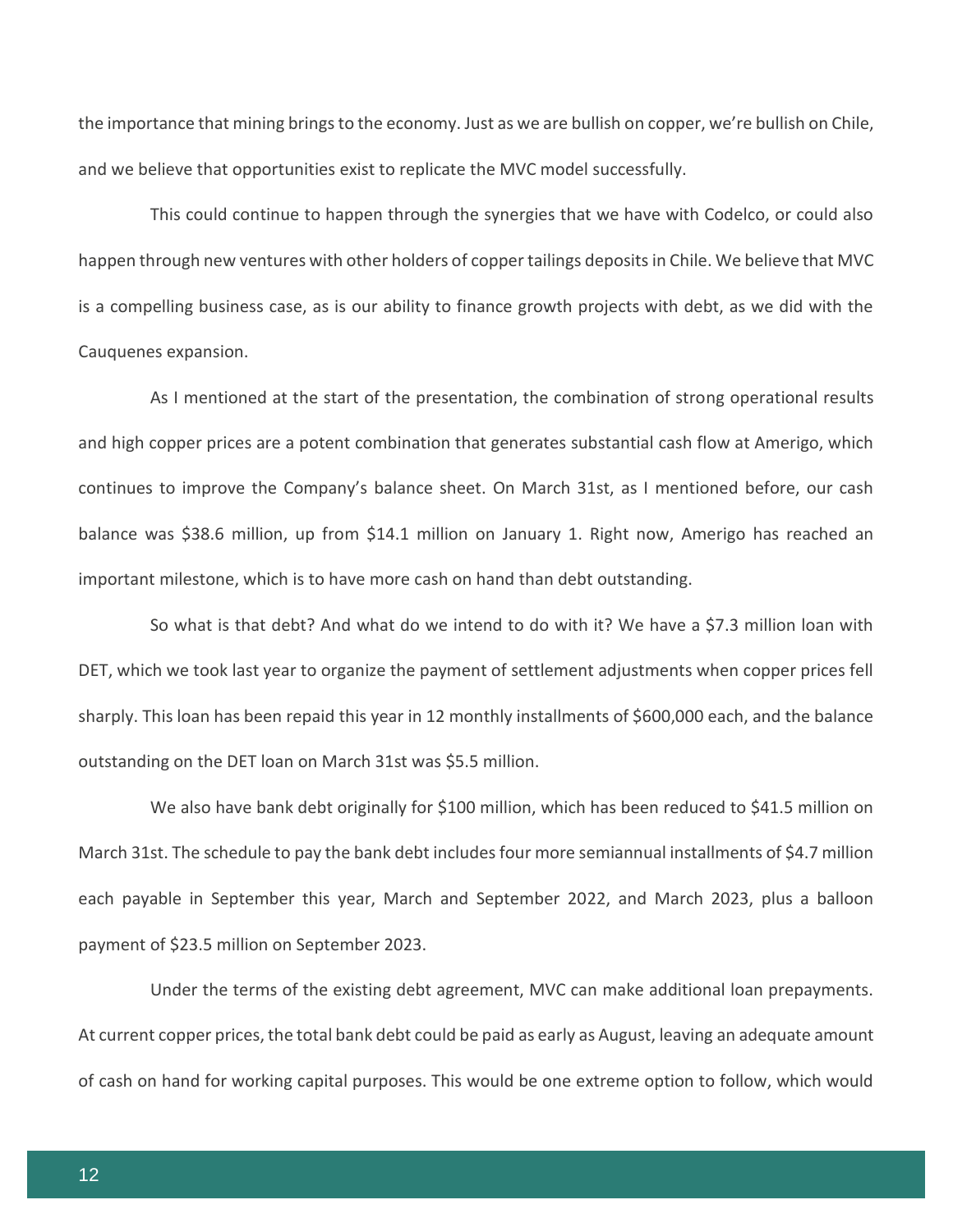fully eliminate the restrictions set forth in the current debt agreement and which includes the requirement to do a cash sweep to the banks of 50 percent of the cash available for distribution out of MVC.

A second option would be to continue making scheduled debt payments, plus do the cash sweep to the banks each September and March. This option would provide a certain amount of cash for distribution to shareholders, depending on copper prices; reduce debt more rapidly; and reduce or eliminate the big balloon payment at the end of the loan.

A third option is to refinance the existing debt to meet various objectives. These objectives would include the release of an important amount of cash and the reduction, to some extent, of outstanding debt at the time of a refinance, having more manageable and even payments through a term of, say, five years with the option of prepayments, have more flexibility to distribute surplus cash to shareholders during the term of the loan, and provide MVC with access to a working capital line of credit.

Having a well-structured and manageable amount of debt at MVC should not be a hindrance to increasing shareholder value. One of these options will be undertaken in Q3 of this year and will enable the Board of Directors to reinstate Amerigo's semiannual dividend, put in place a share buyback program, or undertake a combination of both.

To close the presentation, I will share my view that two aspects of Amerigo were negatively perceived by the market for some time, which were historical operational performance issues and the high debt levels which were incurred to finance the Cauquenes expansion.

On the back of recent quarterly results and particularly the results for the first quarter of 2021, we are showing that both problems are nonissues now. And the Company's debt will soon be negligible, or become a structured element of a robust balance sheet.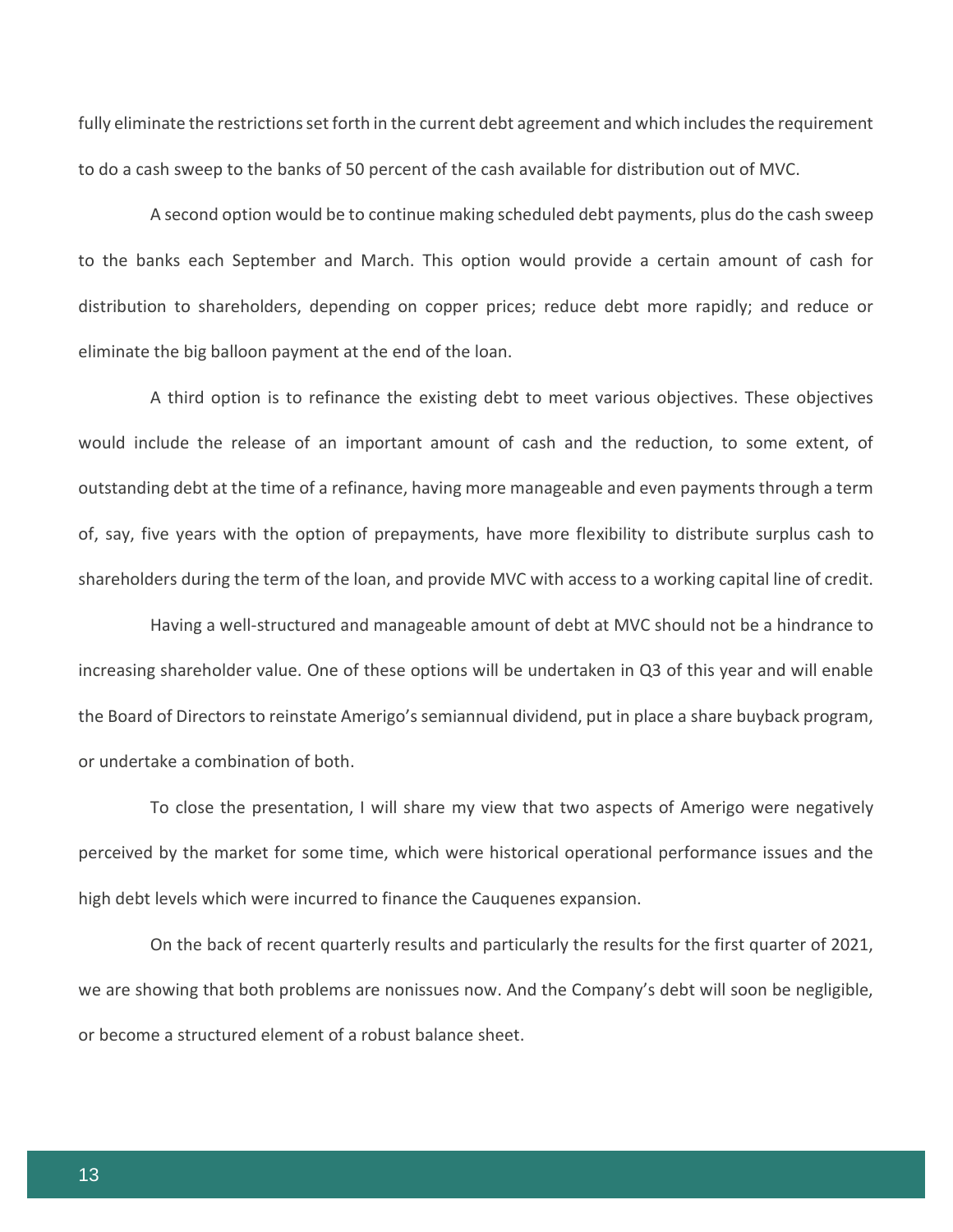I look forward to another strong quarter in Q2 and will now pass this on to Carmen for her comments on financial results.

**Carmen Amezquita** — Chief Financial Officer, Amerigo Resources Ltd.

Thank you, Aurora. We are now pleased to present the Q1 2021 quarterly financial report for Amerigo Resources and its operating company, MVC, in Chile.

The first quarter showed an increase in cash generated from operations and a stronger financial position. The working capital deficit of \$6.1 million that was present at the end of 2020 was eliminated, and the first quarter of 2021 finished off with a working capital of \$11.5 million. The change to positive working capital is a significant indicator of stronger liquidity resilience.

At the end of the first quarter, the Company's cash balance was \$38.6 million, an increase from the December 31 cash balance of \$14.1 million.

Amerigo's financial performance is highly sensitive to copper prices. Amerigo's average copper price for 2021 was \$4.08 per pound, a significant increase from the average copper price of \$2.35 per pound in the first quarter of 2020. Today's LME copper price is \$4.55 per pound.

Another factor affecting earnings are the changes in copper price from one quarter to the next. This is so because of our M+3 price convention for copper sales, where the final settlement price is the average LME price for the third month following production of copper concentrates.

At March 31, 2021, MVC's provisional copper price was \$4.08 per pound, and final prices for January, February, and March 2021 sales will be the average LME prices for April, May, and June 2021, respectively. A 10 percent increase or decrease from the \$4.08 per pound provisional price used at March 31, 2021, would result in a \$6.2 million change in copper revenue in the second quarter of 2021 in respect of the first quarter's production.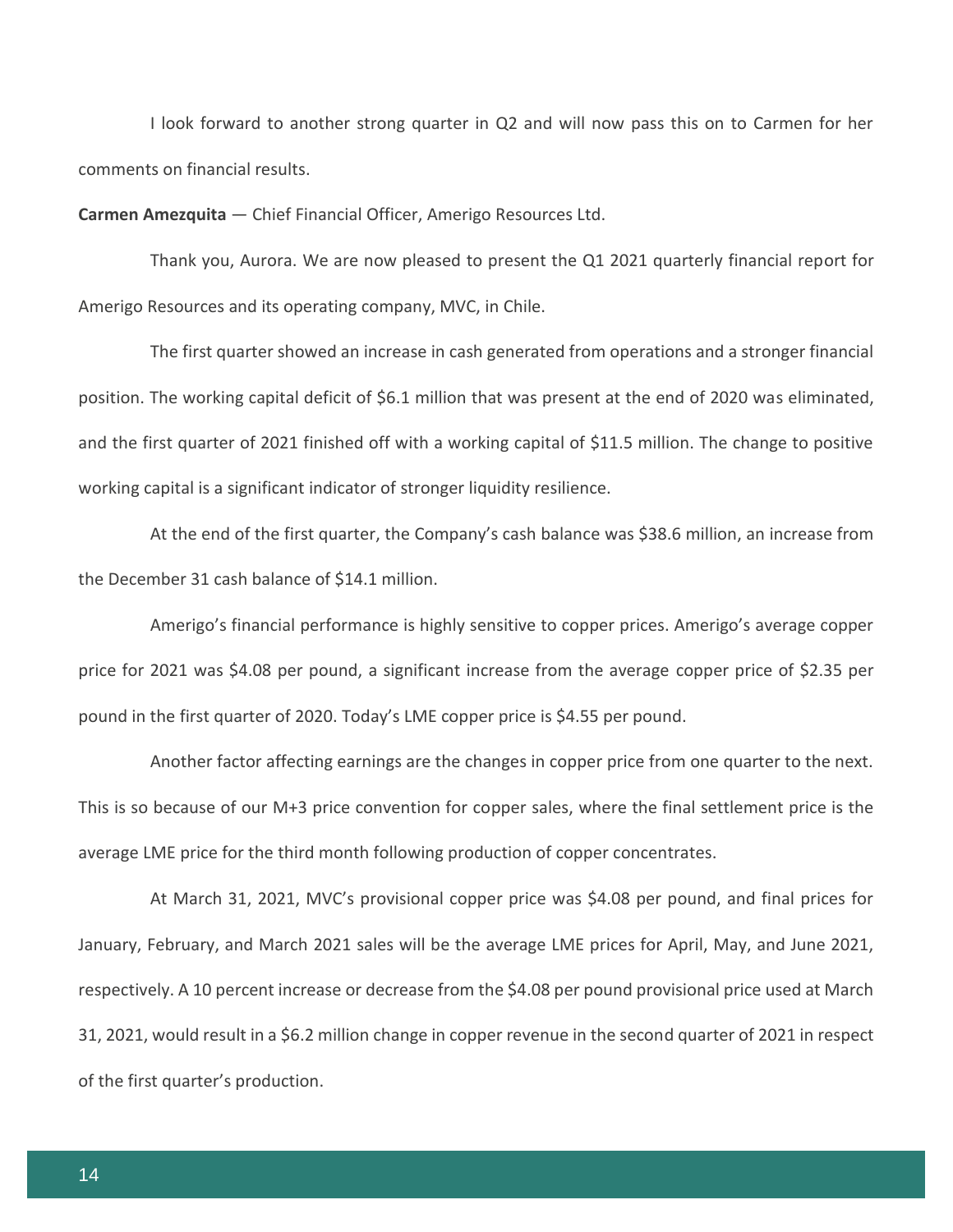Revenue was \$48.9 million in the first quarter of 2021, up from a revenue of \$15.6 million in Q1 2020. Revenue is made up of net copper revenue of \$45.4 million and molybdenum revenue of \$3.5 million.

Within the copper revenue of \$45.4 million, the gross copper sales were \$58.1 million with positive settlement adjustments of \$8.5 million. And then deducted from revenue, we had \$16 million in royalties to DET, smelting and refinery costs of \$4.8 million, and transportation costs of \$519,000.

Total tolling and production costs, including depreciation, were \$30 million. This represents an increase in costs of \$5.4 million from the comparative Q1 2020 period. However, given the increase in production in the first quarter of 2021, the unit tolling and production costs per pound delivered decreased from \$2.32 per pound to \$1.99 per pound.

In Q1, there were general and administrative costs of \$1.2 million compared to \$701,000 in Q1 2020. The \$547,000 increase in general and administrative expenses relates mostly to an increase in performance-based compensation and professional fees, as well as an increase in office and general expenses.

The derivative to related parties during the quarter had a loss of \$377,000 compared to a recovery of \$3.7 million in Q1 2020. This derivative is measured at fair value, and the difference in fair value from one quarter to the next is mostly related to the discount rate applied in the fair value determination.

Other losses were \$1.2 million compared to other gains of \$1 million in the prior-year period. The decrease relates mostly to the change in foreign exchange loss gain of \$1.4 million, plus the recognition of a write-down of obsolete equipment and supplies of \$749,000.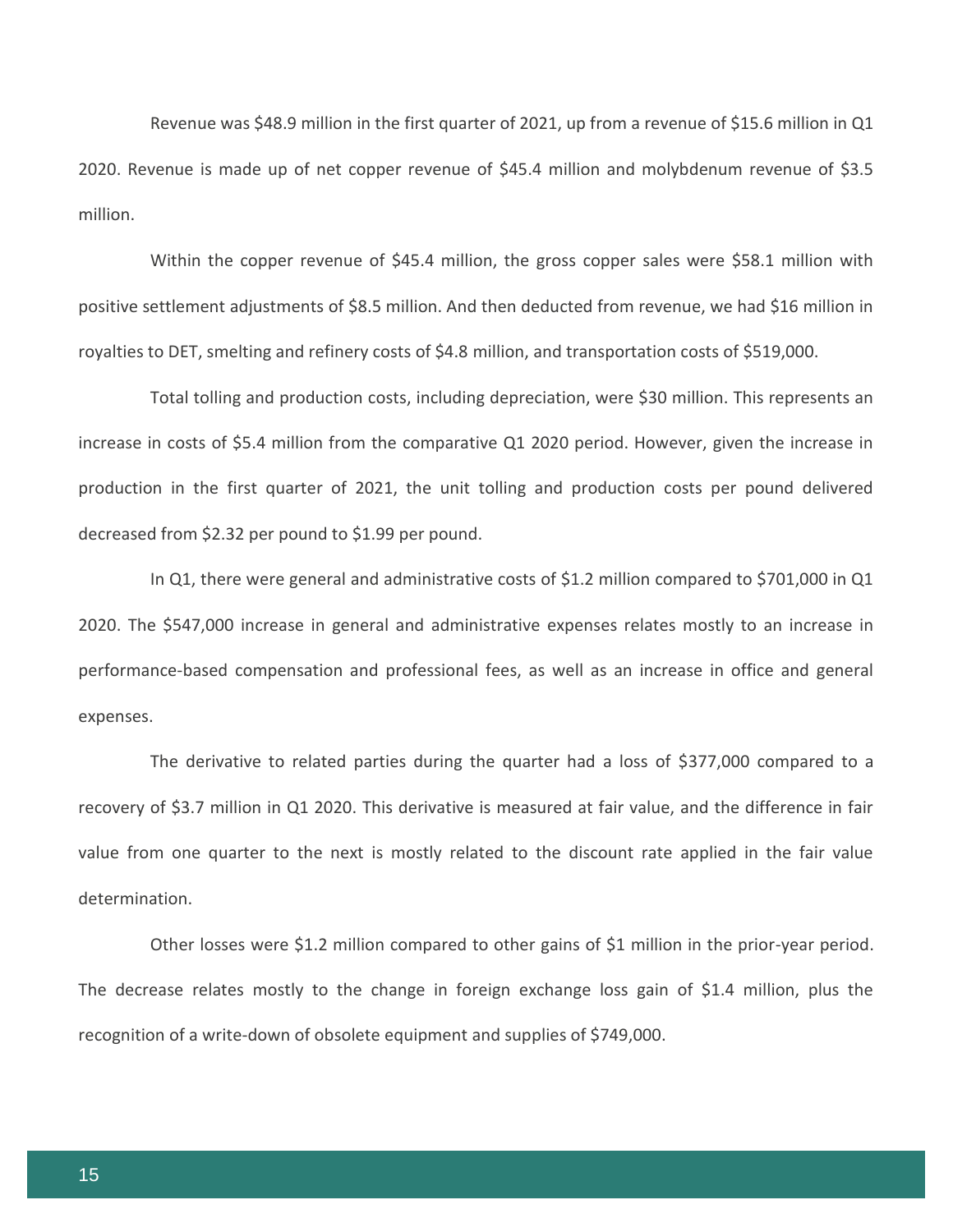Finance expenses were \$856,000 this quarter compared to \$2.8 million in Q1 2020. This difference is mostly the result of the \$1.7 million from the fair value adjustment loss on interest rate swaps recorded in the prior-year period compared to Q1 2021's \$222,000 fair value adjustment recovery.

In Q1 2021, the Company recognized an income tax expense of \$4.3 million and a net income of \$10.9 million compared to an income tax recovery of \$3.7 million and a net loss of \$4 million in the first quarter of 2020.

In respect of cash flow in the quarter, cash generated from operations in Q1 2021 was \$20 million and \$28.1 million after working capital changes. The Company received proceeds from the sale of their investments in Los Andes Copper of \$3 million. And the cash used in the quarter includes \$563,000 used to purchase plant and equipment, repayment of borrowings of \$6.5 million, and lease repayments of \$345,000. Overall, there was a net increase in cash and cash equivalents of \$24.5 million in Q1 and an ending cash balance of \$38.6 million.

The Company's debt balance at the end of Q1 was \$47 million, including bank debt and the loan with DET. As mentioned by Aurora, depending on copper prices from May on, MVC's bank debt can either be repaid fully in Q3, reduced under the current finance agreement cash sweep, or refinanced to provide additional flexibility on the use of surplus cash. The Company will complete one of these alternatives in Q3 this year.

Production results in the first quarter of 2021 continued in line with expectations and guidance. We will report Q2 2021 financial results mid-August 2021, and want to thank you for your continued interest in the Company during this year.

We will now take questions from call participants.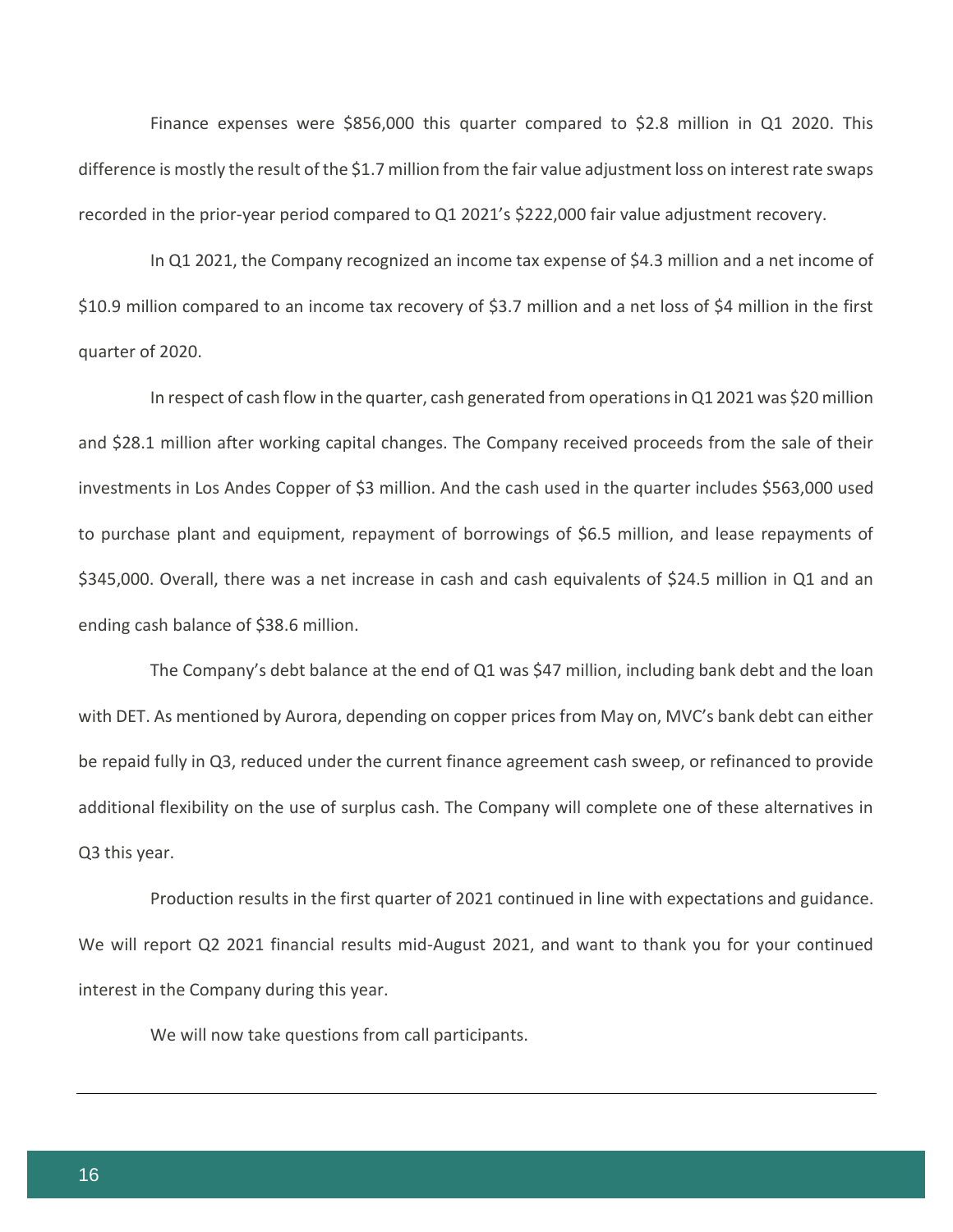#### **Q&A**

#### **Operator**

Thank you. Ladies and gentlemen, we will now begin the question-and-answer session. Should you have a question, please press the \*, followed by the 1 on your touch-tone phone. You will hear a three-tone prompt acknowledging your request. If you are using a speakerphone, please lift the handset before pressing any keys.

First question comes from Terry Fisher at CIBC. Please go ahead.

#### **Terry Fisher** — CIBC

Good day. Congratulations, you guys. Great quarter, obviously. And, Aurora, I think you answered all of the questions I had going into this from reading the material. However, just three quick ones and I'll give them all to you up front so you know the scope of the timing.

One is that you've given us guidance and you met it in the quarter, but you don't give us guidance for the final profitability. And I'm just wondering if it surprised you at all at the Company? Or whether you expected these kinds of strong net profits and EBITDA? Second question is you accrued taxes, which makes sense because you had a profit, but you didn't pay any. They've been deferred. And I'm just wondering what sort of tax pools are left for further deferrals when you start to pay cash taxes?

And finally, I'm delighted to see the sale of the Andes Copper investment. And I'm hoping that's a sign that there won't be any more such investments in shares of other companies. Or can you just fill us in on what the strategy is there? That's it.

**Aurora Davidson**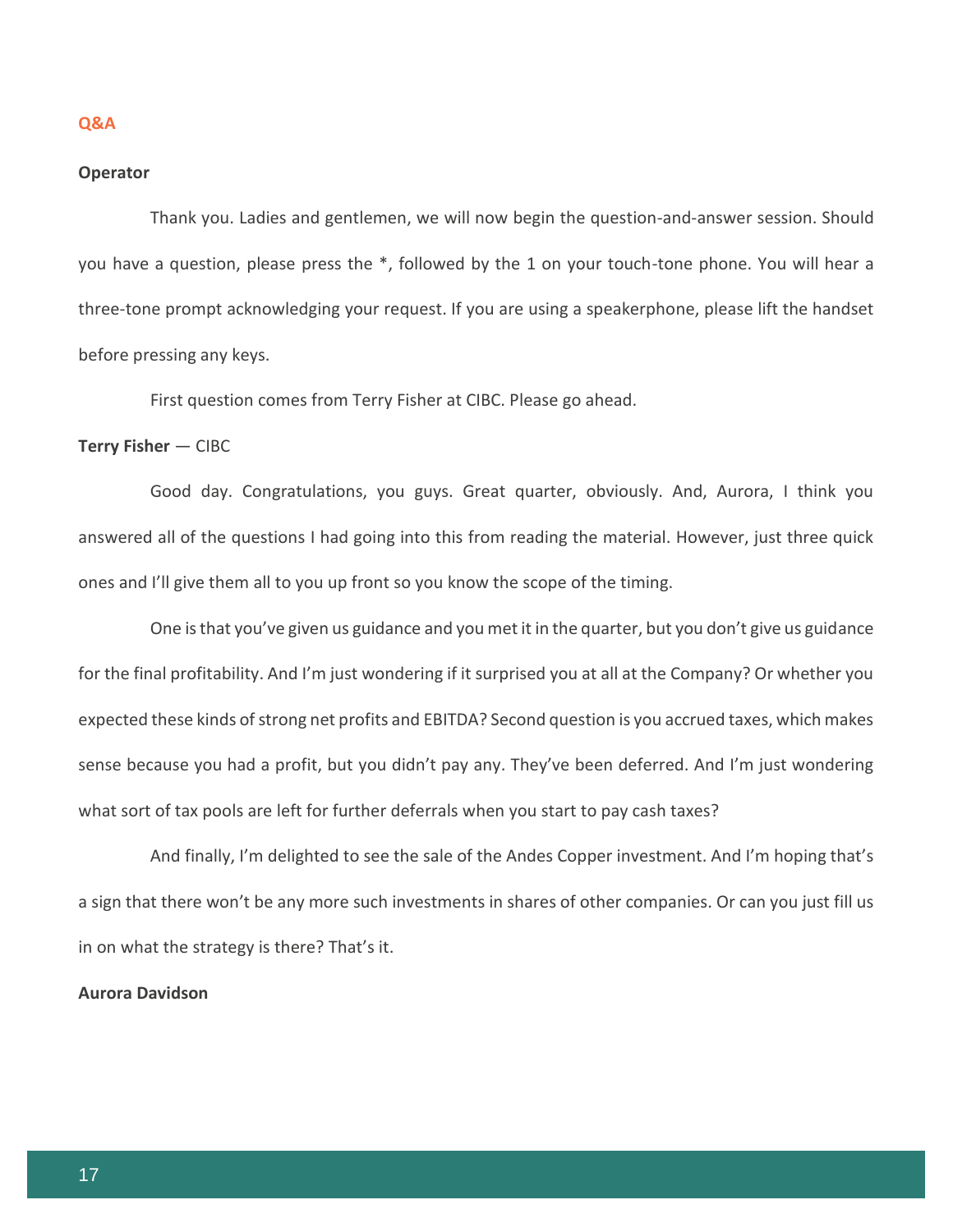Thank you, Terry. Those are three good questions. The guidance for EBITDA for the rest of the year, if copper prices continue at this level, we are projecting EBITDA of over \$80 million, considering the effect of the settlement adjustments from Q1 into Q2. Again, that's all sensitive to copper prices.

I think we have provided enough information on our investor materials so that people can take their own decision on what copper price they want to use for your own projections and work on that basis. It's not a difficult projection to make. And if there are any questions from anyone along the way, through Harbour Access or through myself, we're happy to answer your questions.

We weren't surprised by the results, Terry. We have a good metric system in place to monitor our performance at MVC on a monthly basis and project it for the rest of the month and quarter. If we plug in copper prices and moly prices, we're pretty aligned with the actual results as projected as we work through the quarter.

Taxes. We had been utilizing our pool of accumulated tax losses at MVC until the end of April. We have fully reversed our loss position, our cash loss position, as of the end of last month. We will continue to—so we are essentially starting a period of current taxes payments, so there is no more tax shield to us.

We're going to start making our provisional tax payments based on a percentage of sales, which is the way you do your installments for taxes in Chile, as of July the 1st. And they are done on a quarterly basis based on your ending cash position of the prior quarter. And we will be taxable, therefore, starting as of April of this year. And that's just the way it is. It's a good problem to have when you have, essentially, eaten up a significant amount of tax losses in this short period of time, which is reflective of the strong earnings that MVC has realized.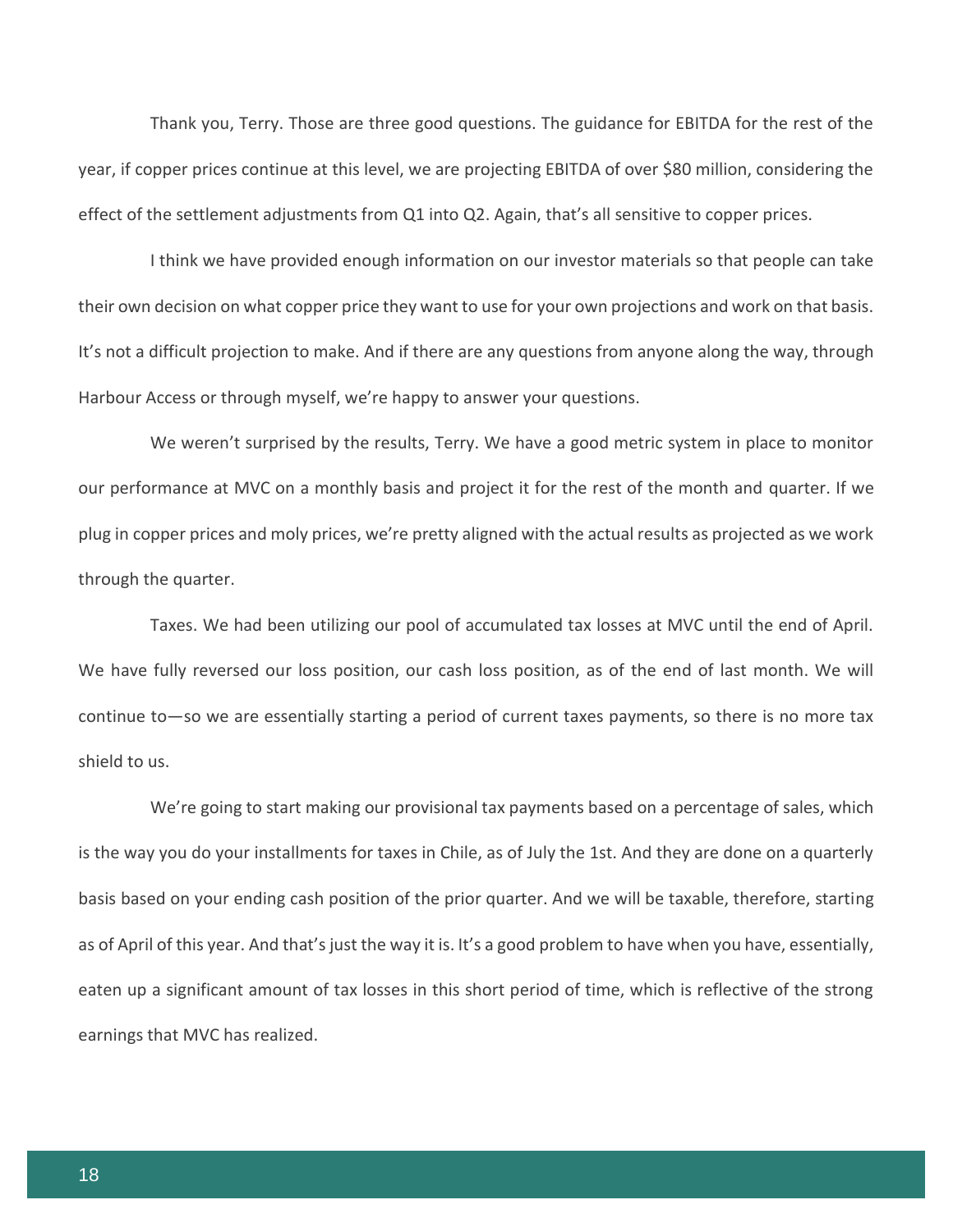Third question, we're happy to have orderly sold that investment in an organized sale at a good price quite close to market price at a slight discount, given we sold it on a single sale. And we are not expecting to make other investments in emerging mining companies. That is not one of the uses of surplus cash that is intended.

#### **Terry Fisher**

That's great. Thanks very much.

#### **Operator**

And again, as a reminder, if you have any questions, please press \*, 1 now.

Next question from Daniel Baohm at Canaccord. Please go ahead.

#### **Daniel Baohm** — Canaccord

Hi. I was wondering—you mentioned—great, great earning results, by the way. But you guys mentioned that you would be exempt from the IEAM (sic) [IEM] tax. Can you just kind of discuss a bit more about that? And what the implications are on your tax rate if your parent-co is going to be taxed? Thanks. That's it.

# **Aurora Davidson**

Yes. We are currently exempt from the existing tax in its current morphology because we are considered a toll processor and there are contracts with Codelco. That's for copper. For moly, we currently fall below the threshold where the current tax exists. So we can speak as of what the current taxation is and how it affects MVC, and those are the factual statements.

Any changes to the scope of a revised bill remain to be seen. I think it's early to speculate on whether they would have similar provisions—similar inclusion concepts for us or not. But currently we are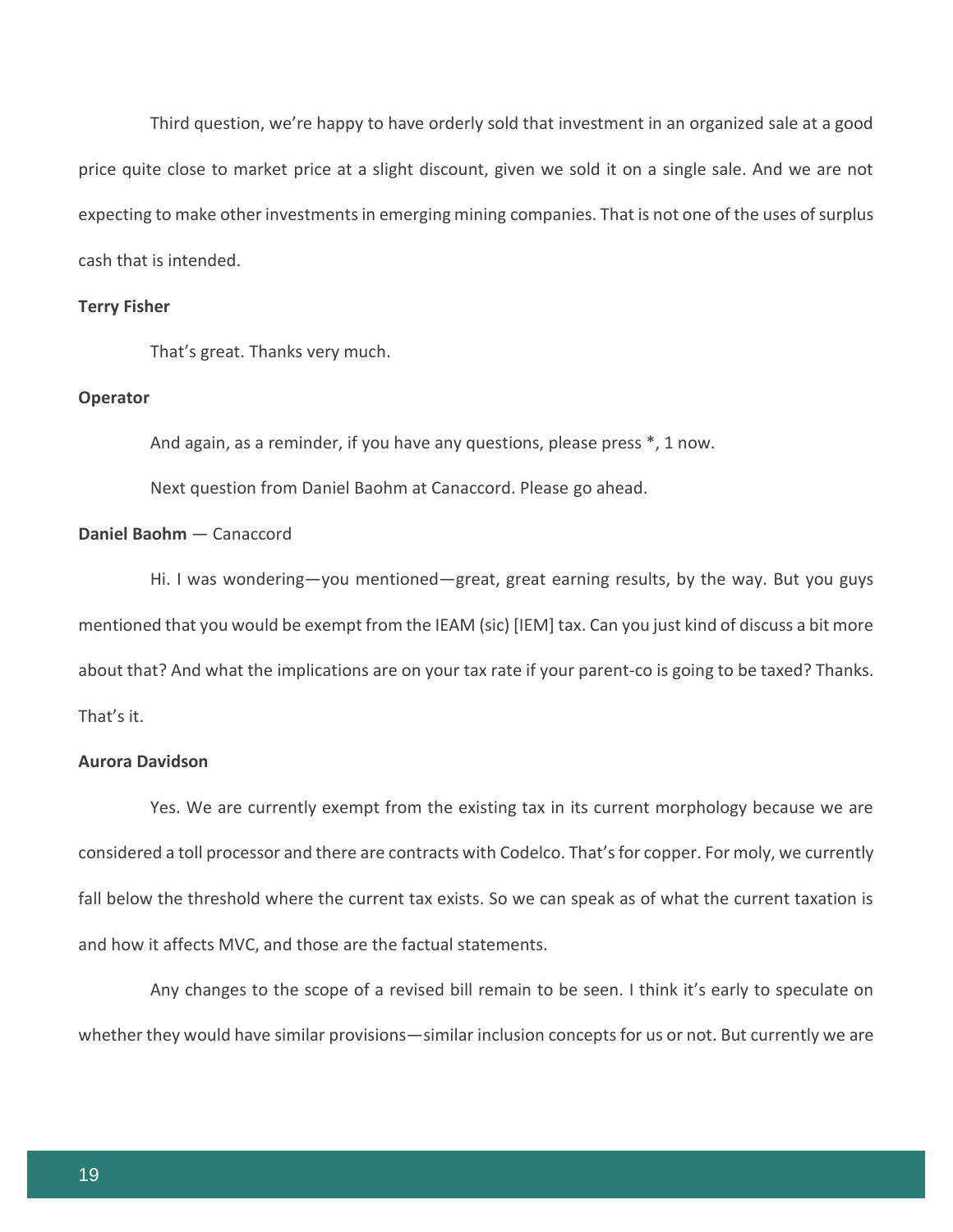not, as a toll producer, subject to the existing mining royalty tax. Having said that, we are remaining vigilant on what the changes could be.

As stated in my presentation, if the bill were to proceed on the basis in which it is expected to be presented to Congress for voting, it would significantly increase the tax load support as a Chilean entity that is subject to both income tax and the royalty tax from about 40 percent to 82 percent. So that in itself shows the magnitude of the change why it is such an out-of-range change that we expect that it will be significantly reasoned down to a more manageable and executable level.

#### **Daniel Baohm**

Great. That makes sense. Thank you.

#### **Operator**

Next question comes from John Polcari at Mutual of America. Please go ahead.

#### **John Polcari** — Mutual of America

Thank you. Several questions. First, what's the CapEx cash expenditure for this year? And do you have a number for next year?

# **Aurora Davidson**

Our sustaining CapEx is around \$6 million a year. We have that within our budget for this year, and we don't have any information that would indicate a different sustaining CapEx number for next year. So in general terms, a figure of anywhere from \$5 million to \$6 million in sustaining CapEx is a figure that we're working with, John.

#### **John Polcari**

Thank you. Second question was on an ongoing basis what level would you be comfortable at in terms of maintaining the cash balance? Obviously, I believe you said cash balances now as of today equate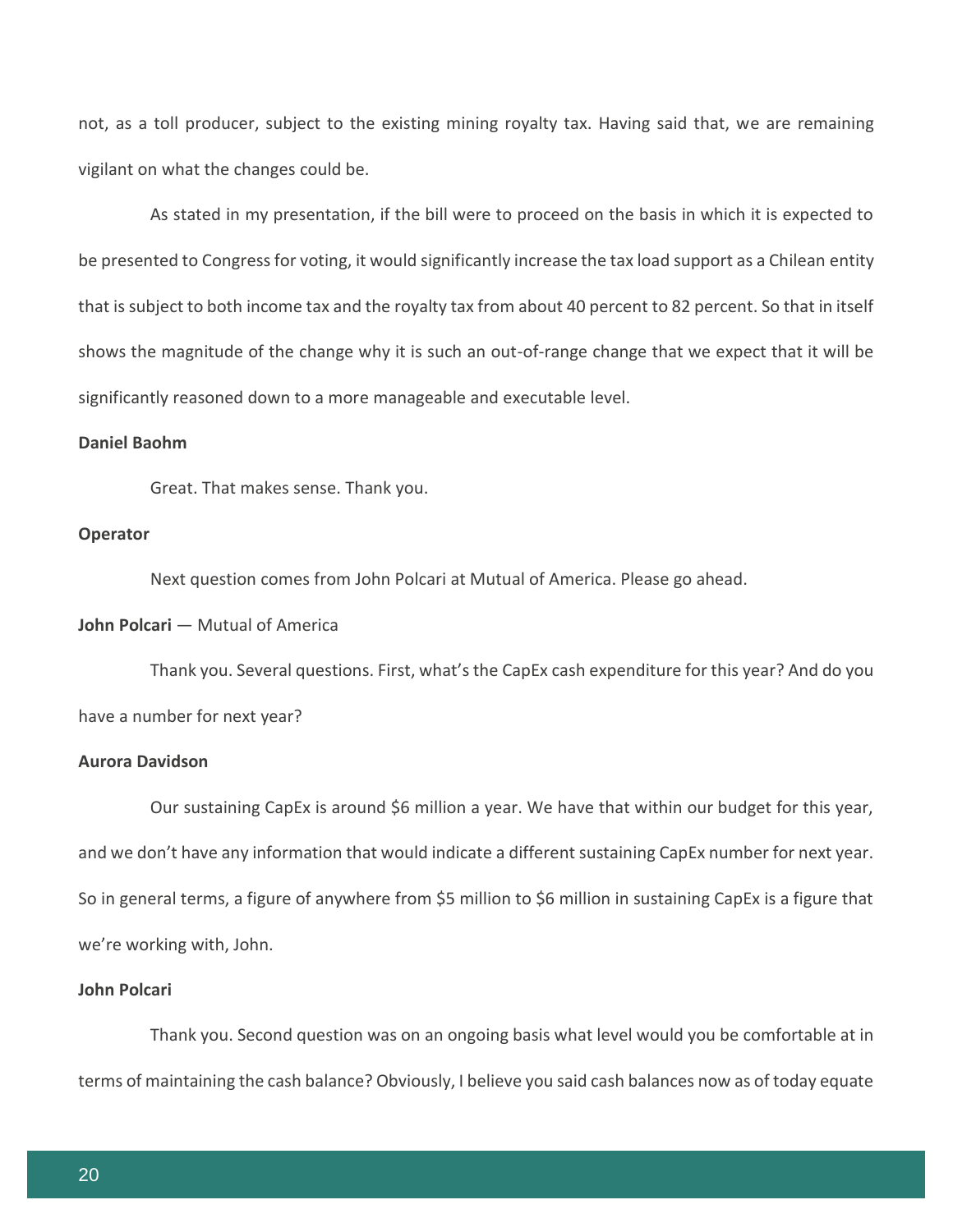to the loan balances. But obviously, there's some optimal point where you need a certain amount of cash that you're comfortable with either as a reserve or for operating.

#### **Aurora Davidson**

Yes. Correct. I think a good number to speak of in terms of working capital for the Company combined is around \$25 million. When we're talking about a potential refinance of the Company, we're also talking about including a working capital line of credit, which we feel would be an important element to have to protect against cyclicality.

As I mentioned in the presentation, we're quite tuned in to copper prices. Settlement adjustments are not immaterial. When you have a correction upwards, we love it. We had \$5 million of positive settlement adjustments in Q1. The opposite could occur in a downturn, and we need to protect for that because we cannot expect things not to have little glitches and little cyclical shake-ups from time to time. But in a general term basis, working capital balance of \$25 million at MVC is a healthy balance to have.

#### **John Polcari**

Would that necessarily go up with the price of copper? Or not necessarily affect ongoing operations? Just because of escalating commodity prices you wouldn't—would I be correct in saying you wouldn't necessarily have to have a higher level of ongoing cash balances?

#### **Aurora Davidson**

No, no. I think that would be enough under current scenarios. We don't expect a significant cash cost ramp-up. We're working hard to maintain our cash costs under control. So I think \$25 million, just off the back of an envelope, is a healthy number that I could live with as a regular maintaining cash balance at MVC.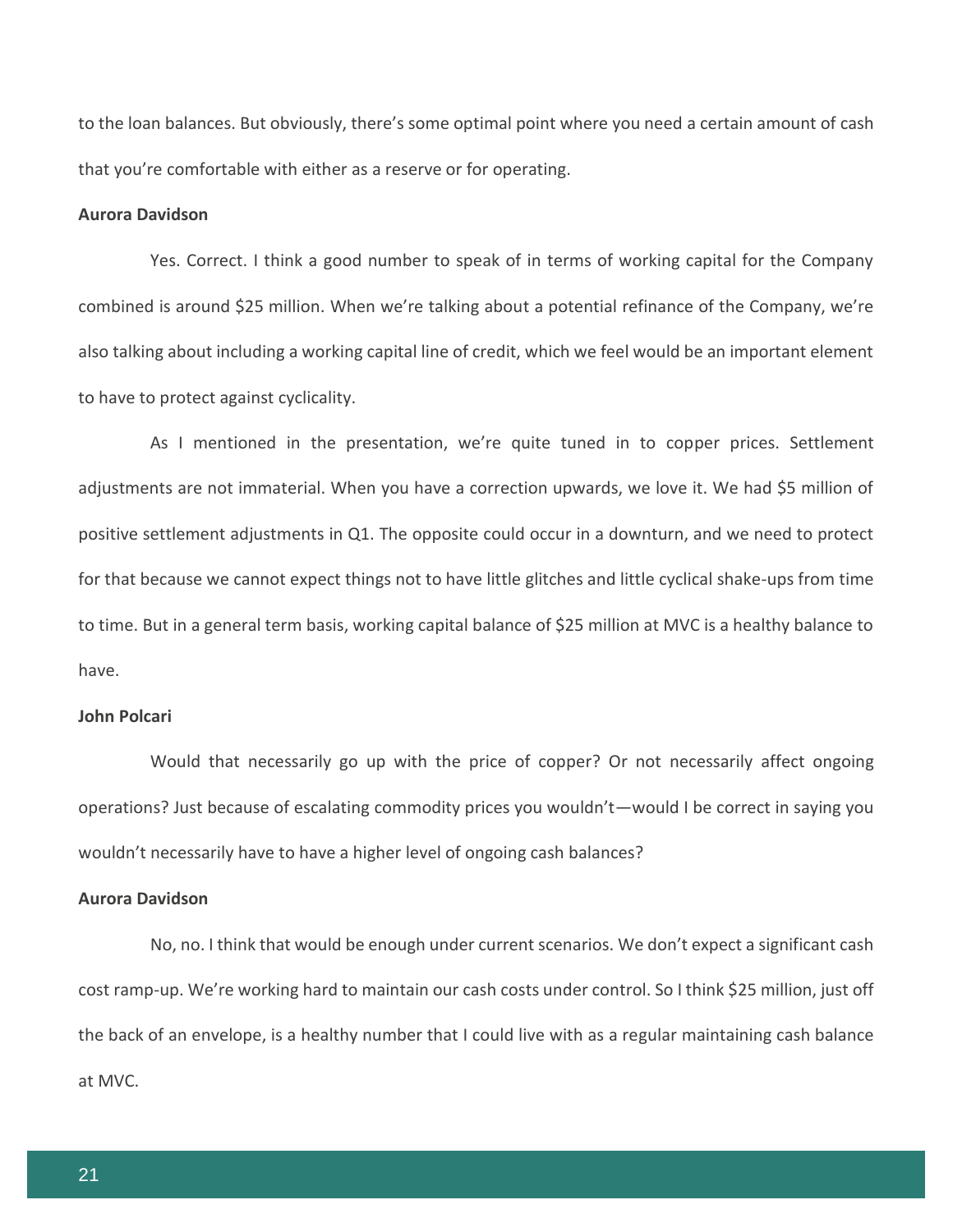#### **John Polcari**

Thanks. Two more big-picture questions and then I'm done. Some time ago, several years ago when the original expansion was done, I believe it called for an increase in production ultimately for a much higher level. And that project was broken up into two smaller, incremental growth steps.

#### **Aurora Davidson**

Mm-hmm.

#### **John Polcari**

And now we're at, let's call it, \$60 million annually. Is there still an opportunity to take that up to the original projected level of a number of years ago, which I believe was perhaps north of \$80 million?

# **Aurora Davidson**

Yeah. No, we are waiting for laboratory results on the final analysis that we did to sort of compare and contrast those assumptions against what we're seeing in practice at the MVC operation. That is associated with the amount of recovery that could be done from the fine extraction of Cauquenes.

The results are not pointing to the same conclusions that were included in the technical report. We will comment on that when we have the final laboratory test work. But for the time being, I think that we have to assume that we are operating at MVC on the basis of the best way possible with the existing equipment that we have there.

Obviously, at copper prices of \$4.50, questions arise as to what is the opportunity of realizing potential incremental production that could essentially pay for itself in a relatively short period of time.

#### **John Polcari**

Right.

#### **Aurora Davidson**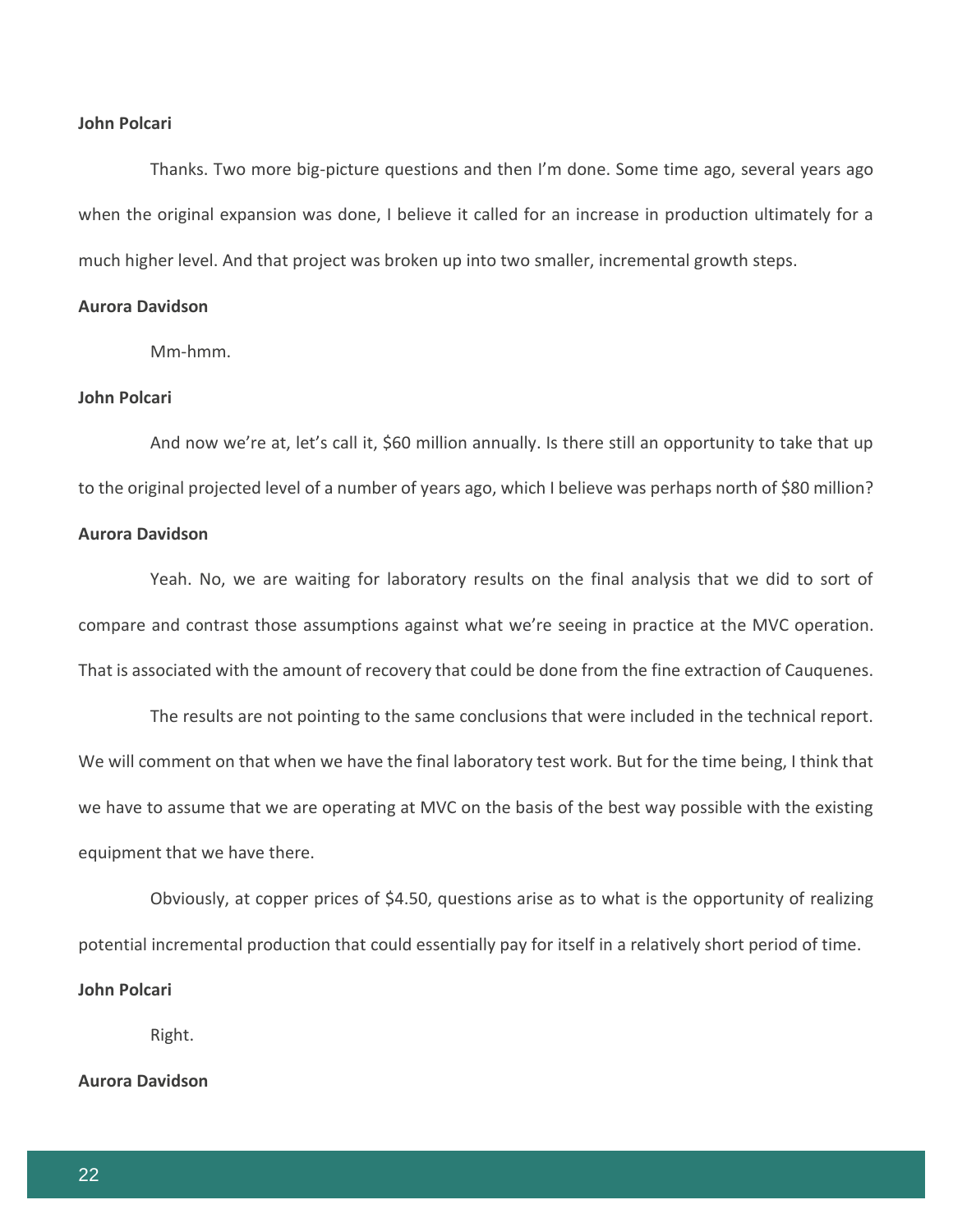You don't have the same leeway to have those discussions when copper prices are at \$2.80, at \$3.00, but we're in a different position now. But let me say that any investment decisions that the Company could make in future would have to be thorough, would have to be peer reviewed, and would have to be absolutely certain as to the level of expected results versus investment associated with it.

We're not in the business of just producing more copper for the sake of producing more copper. We have to be in the business of producing the right amount of copper that maximizes margins and plus return for shareholders.

#### **John Polcari**

So it would obviously you'd have to assume perhaps a much lower copper price, a higher return on investment before anyone would even consider expending cash on a future endeavour, right?

#### **Aurora Davidson**

Correct. It has to be a conservative and a responsible decision.

#### **John Polcari**

So there have been some opportunity or talk of opportunity of searching for an additional tailings operation over the last half dozen years that hasn't presented itself. Is there anything on the drawing board that would lead you to believe that there's—

#### **Aurora Davidson**

I think there's more momentum to that, in fact, coming in from a number of factors. One, of course, incentive pricing is significantly higher now. There's also the recognition that in creating tailings you are conducting a true ESG operation. You are tapping into an environmentally responsible way of accessing metals.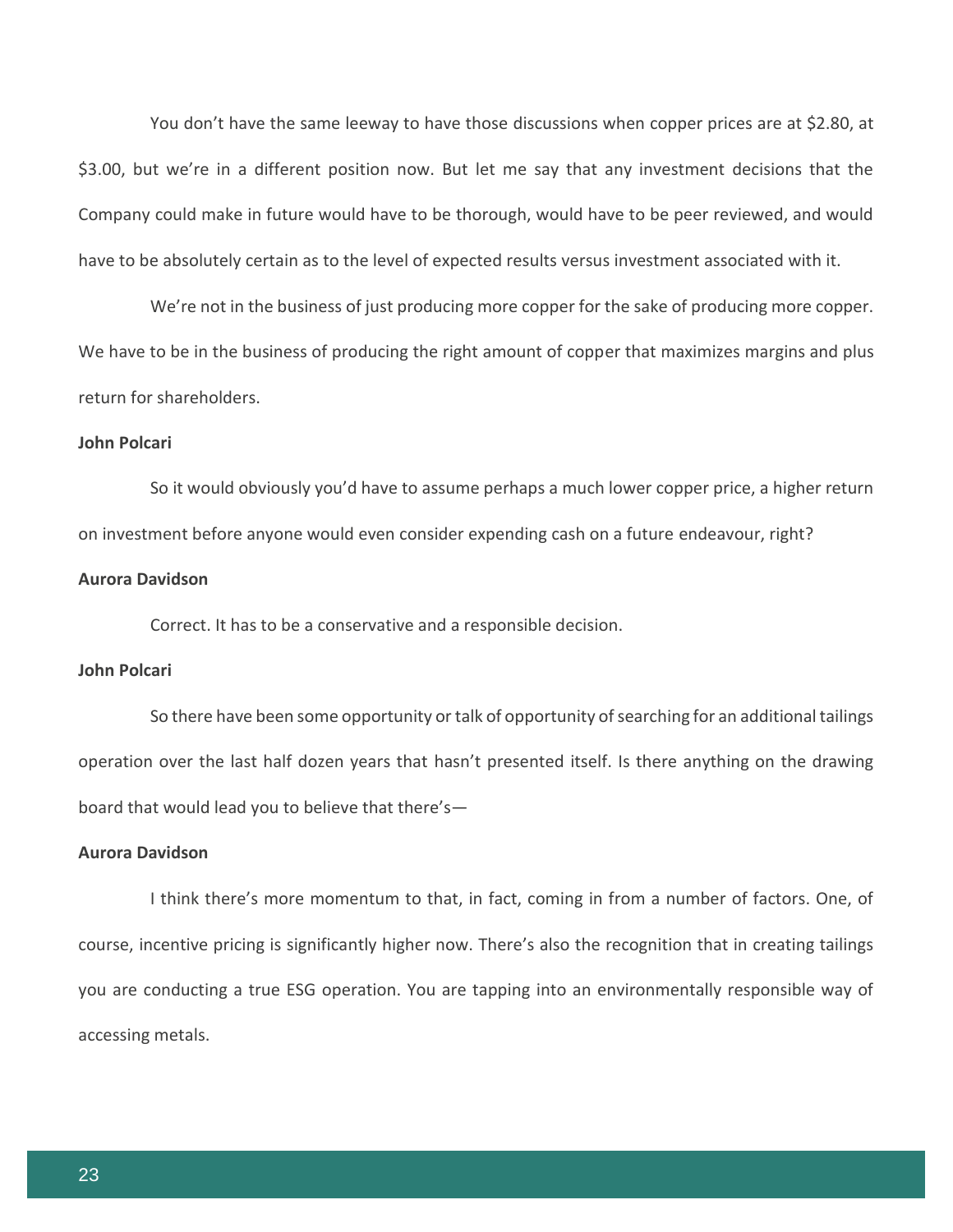And there's also the recognition that tailings, one, deserve more responsible attention from mining companies. There's obviously an element of environmental and social liability attached to them. And there's also an opportunity to recover a substantial amount of metals that are contained in some of the historical deposits.

Chile has a number of those deposits within essentially, as we put in our presentation, transforming environmental liabilities into economic assets. We don't think that is a tagline. We think that that is a potential and real opportunity that we can follow. And I think that a number of things have changed recently that point us to looking at that with a serious commitment and with a true business opportunistic outlook.

#### **John Polcari**

So it's more than just a cliché that people tend to throw around. There's perhaps an opportunity down the road to—

#### **Aurora Davidson**

Yeah. I think that there are opportunities to—the opportunities are there. It is a question of tapping into them in a way that makes technical and economical sense, and we see that those could be replicated. We're not just throwing that for the sake of having another slide in our presentation. I think that that is a true statement.

#### **John Polcari**

Nice. My last point may be a little technical, but first off, was just gratified to see that you received 99.5 percent plus of the share vote at the general meeting. Though my question was related to the options, which received approval of 71 percent; considerably less. And is that perceived to be some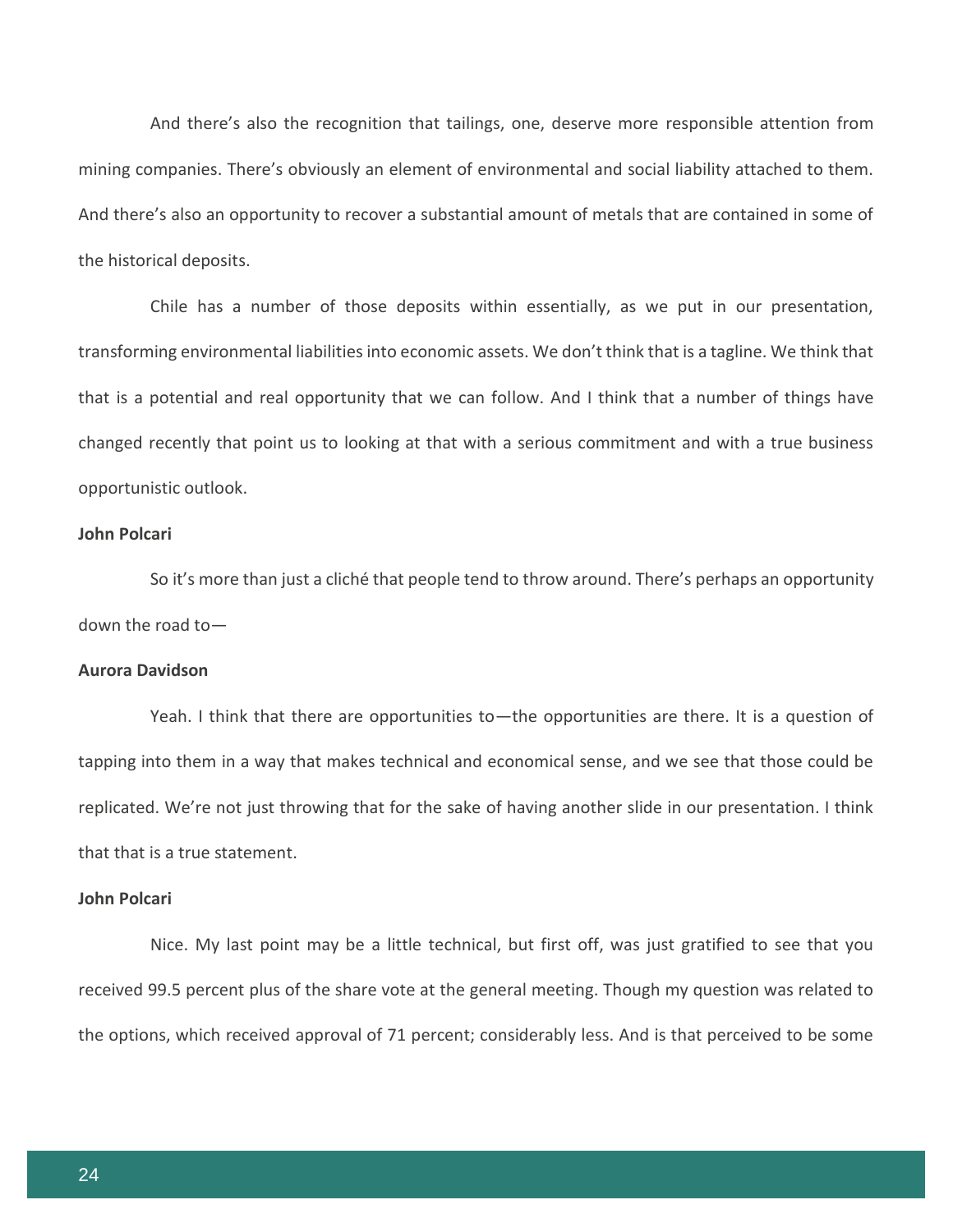sort of pushback against the larger amount of options? Like if you could just elucidate a little bit about the rolling 10-year plan? I think there's about 8 million-plus of remaining options for issuance. Does—

# **Aurora Davidson**

Yeah. We—yeah. Yeah. The—

#### **John Polcari**

Is that just—let me just ask a specific question, though, before you answer it. To the degree that those are issued and increases the total fully diluted share count, does the 10 percent rolling number it's a little different than the US. In Canada, does it reload, if you will?

#### **Aurora Davidson**

We have—

#### **John Polcari**

And in which case—

#### **Aurora Davidson**

Yeah. We have about 6 percent of our issued of outstanding in options. We have included as of last year our key staff in Chile within the option grants. We feel that that is an important source of alignment with shareholder interest. And the number of options granted have increased because of that. We don't think that we have a huge amount of options outstanding.

#### **John Polcari**

Mm-hmm.

# **Aurora Davidson**